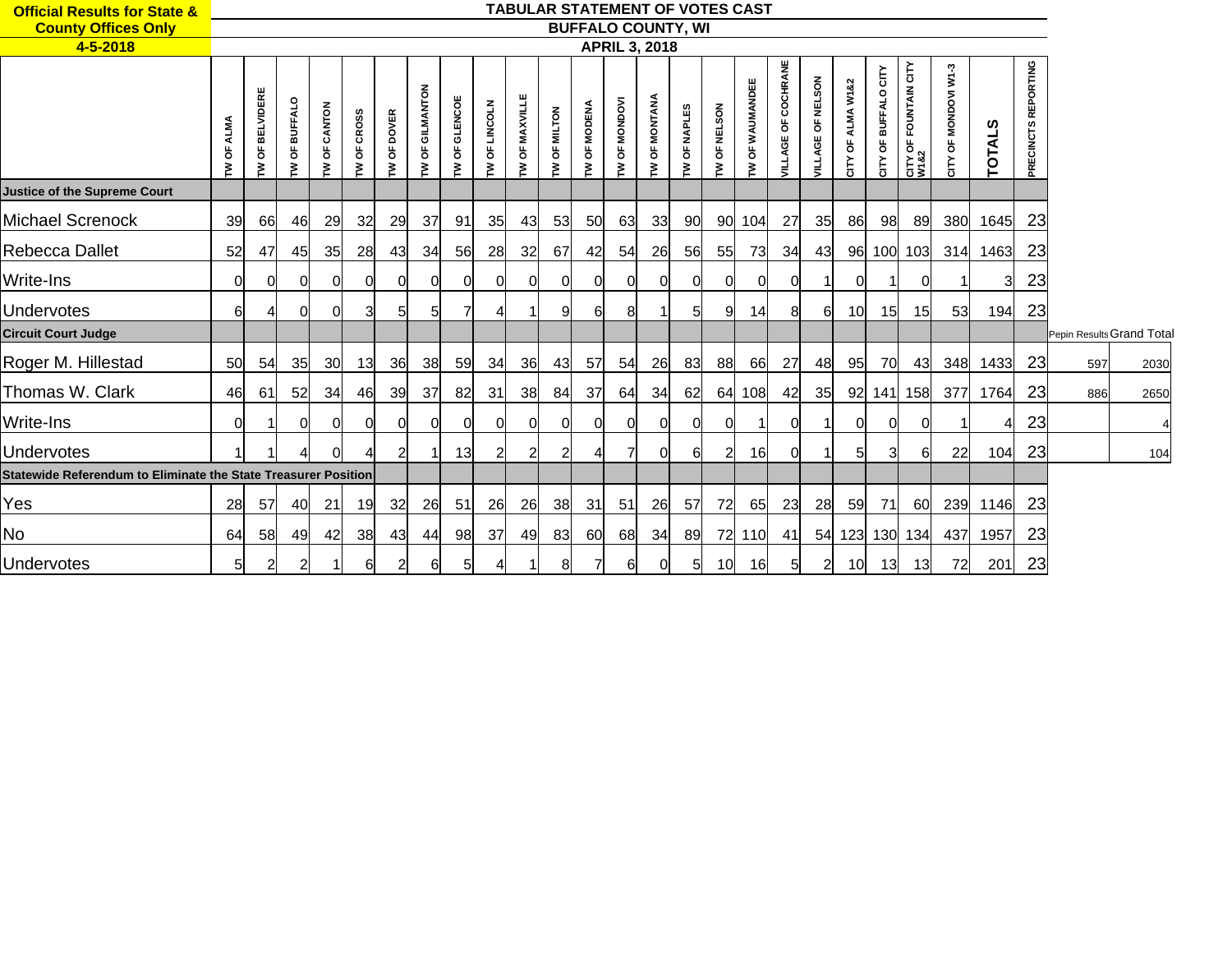| <b>Official Results for State &amp;</b><br><b>County Offices Only</b> |                   |                |                      |                     |                    |                    |                 |                      |                      |                |                     |              | <b>BUFFALO COUNTY, WI</b> |                      |                | TABULAR STATEMENT OF VOTES CAST |                        |                     |                   |                   |                      |                               |                      |               |                     |
|-----------------------------------------------------------------------|-------------------|----------------|----------------------|---------------------|--------------------|--------------------|-----------------|----------------------|----------------------|----------------|---------------------|--------------|---------------------------|----------------------|----------------|---------------------------------|------------------------|---------------------|-------------------|-------------------|----------------------|-------------------------------|----------------------|---------------|---------------------|
| 4-5-2018                                                              |                   |                |                      |                     |                    |                    |                 |                      |                      |                |                     |              | <b>APRIL 3, 2018</b>      |                      |                |                                 |                        |                     |                   |                   |                      |                               |                      |               |                     |
|                                                                       | <b>IW OF ALMA</b> | W OF BELVIDERE | <b>TW OF BUFFALO</b> | <b>TW OF CANTON</b> | <b>TW OF CROSS</b> | <b>TW OF DOVER</b> | TW OF GILMANTON | <b>TW OF GLENCOE</b> | <b>TW OF LINCOLN</b> | TW OF MAXVILLE | <b>TW OF MILTON</b> | TW OF MODENA | <b>TW OF MONDOVI</b>      | <b>TW OF MONTANA</b> | TW OF NAPLES   | TW OF NELSON                    | <b>TW OF WAUMANDEE</b> | VILLAGE OF COCHRANE | VILLAGE OF NELSON | CITY OF ALMA W1&2 | CITY OF BUFFALO CITY | CITY OF FOUNTAIN CITY<br>W1&2 | CITY OF MONDOVI W1-3 | <b>TOTALS</b> | PRECINCTS REPORTING |
| <b>COUNTY ELECTION RESULTS</b>                                        |                   |                |                      |                     |                    |                    |                 |                      |                      |                |                     |              |                           |                      |                |                                 |                        |                     |                   |                   |                      |                               |                      |               |                     |
| <b>County Board Supervisor Dist. 1</b>                                |                   |                |                      |                     |                    |                    |                 |                      |                      |                |                     |              |                           |                      |                |                                 |                        |                     |                   |                   |                      |                               |                      |               |                     |
| Bernard J. Brunkow                                                    |                   |                |                      |                     |                    |                    |                 |                      |                      |                |                     |              |                           |                      |                | 143                             |                        |                     | 78                |                   |                      |                               |                      | 221           | $\mathbf{2}$        |
| Write-Ins                                                             |                   |                |                      |                     |                    |                    |                 |                      |                      |                |                     |              |                           |                      |                | 3                               |                        |                     | $\mathbf 1$       |                   |                      |                               |                      | 4             | $\overline{2}$      |
| Undervotes                                                            |                   |                |                      |                     |                    |                    |                 |                      |                      |                |                     |              |                           |                      |                | 8                               |                        |                     | 6                 |                   |                      |                               |                      | 14            | $\overline{c}$      |
| <b>County Board Supervisor Dist. 2</b>                                |                   |                |                      |                     |                    |                    |                 |                      |                      |                |                     |              |                           |                      |                |                                 |                        |                     |                   |                   |                      |                               |                      |               |                     |
| Don Black                                                             |                   |                |                      | 61                  |                    |                    |                 |                      |                      | 72             |                     |              | 111                       |                      |                |                                 |                        |                     |                   |                   |                      |                               |                      | 244           | $\overline{3}$      |
| Write-Ins                                                             |                   |                |                      | $\overline{0}$      |                    |                    |                 |                      |                      | $\mathbf 0$    |                     |              | 0                         |                      |                |                                 |                        |                     |                   |                   |                      |                               |                      | 0             | $\overline{3}$      |
| Undervotes                                                            |                   |                |                      | 3                   |                    |                    |                 |                      |                      | 4              |                     |              | 14                        |                      |                |                                 |                        |                     |                   |                   |                      |                               |                      | 21            | $\overline{3}$      |
| <b>County Board Supervisor Dist. 3</b>                                |                   |                |                      |                     |                    |                    |                 |                      |                      |                |                     |              |                           |                      |                |                                 |                        |                     |                   |                   |                      |                               |                      |               |                     |
| Lou Anne Roby                                                         |                   |                |                      |                     |                    | 43                 |                 |                      |                      |                |                     |              |                           |                      | 54             |                                 |                        |                     |                   |                   |                      |                               |                      | 97            | $\mathbf{2}$        |
| Jon Seipel                                                            |                   |                |                      |                     |                    | 29                 |                 |                      |                      |                |                     |              |                           |                      | 91             |                                 |                        |                     |                   |                   |                      |                               |                      | 120           | $\mathbf{2}$        |
| Write-Ins                                                             |                   |                |                      |                     |                    | $\overline{0}$     |                 |                      |                      |                |                     |              |                           |                      |                |                                 |                        |                     |                   |                   |                      |                               |                      | 1             | $\overline{2}$      |
| Undervotes                                                            |                   |                |                      |                     |                    | $5 \mid$           |                 |                      |                      |                |                     |              |                           |                      | 5 <sup>1</sup> |                                 |                        |                     |                   |                   |                      |                               |                      | 10            | $\overline{2}$      |
| <b>County Board Supervisor Dist. 4</b>                                |                   |                |                      |                     |                    |                    |                 |                      |                      |                |                     |              |                           |                      |                |                                 |                        |                     |                   |                   |                      |                               |                      |               |                     |
| <b>Donald Hillert</b>                                                 |                   |                |                      |                     |                    |                    |                 |                      |                      |                |                     |              |                           |                      |                |                                 |                        |                     |                   |                   |                      |                               | 241                  | 241           | 1                   |
| Write-Ins                                                             |                   |                |                      |                     |                    |                    |                 |                      |                      |                |                     |              |                           |                      |                |                                 |                        |                     |                   |                   |                      |                               | $\Omega$             | $\mathbf 0$   |                     |
| Undervotes                                                            |                   |                |                      |                     |                    |                    |                 |                      |                      |                |                     |              |                           |                      |                |                                 |                        |                     |                   |                   |                      |                               | 27                   | 27            | 1                   |
| <b>County Board Supervisor Dist. 5</b>                                |                   |                |                      |                     |                    |                    |                 |                      |                      |                |                     |              |                           |                      |                |                                 |                        |                     |                   |                   |                      |                               |                      |               |                     |
| Scott S. Smith                                                        |                   |                |                      |                     |                    |                    |                 |                      |                      |                |                     |              |                           |                      |                |                                 |                        |                     |                   |                   |                      |                               | 161                  | 161           | 1                   |
| Write-Ins                                                             |                   |                |                      |                     |                    |                    |                 |                      |                      |                |                     |              |                           |                      |                |                                 |                        |                     |                   |                   |                      |                               | 4                    | 4             | 1                   |
| Undervotes                                                            |                   |                |                      |                     |                    |                    |                 |                      |                      |                |                     |              |                           |                      |                |                                 |                        |                     |                   |                   |                      |                               | 35                   | 35            | $\mathbf{1}$        |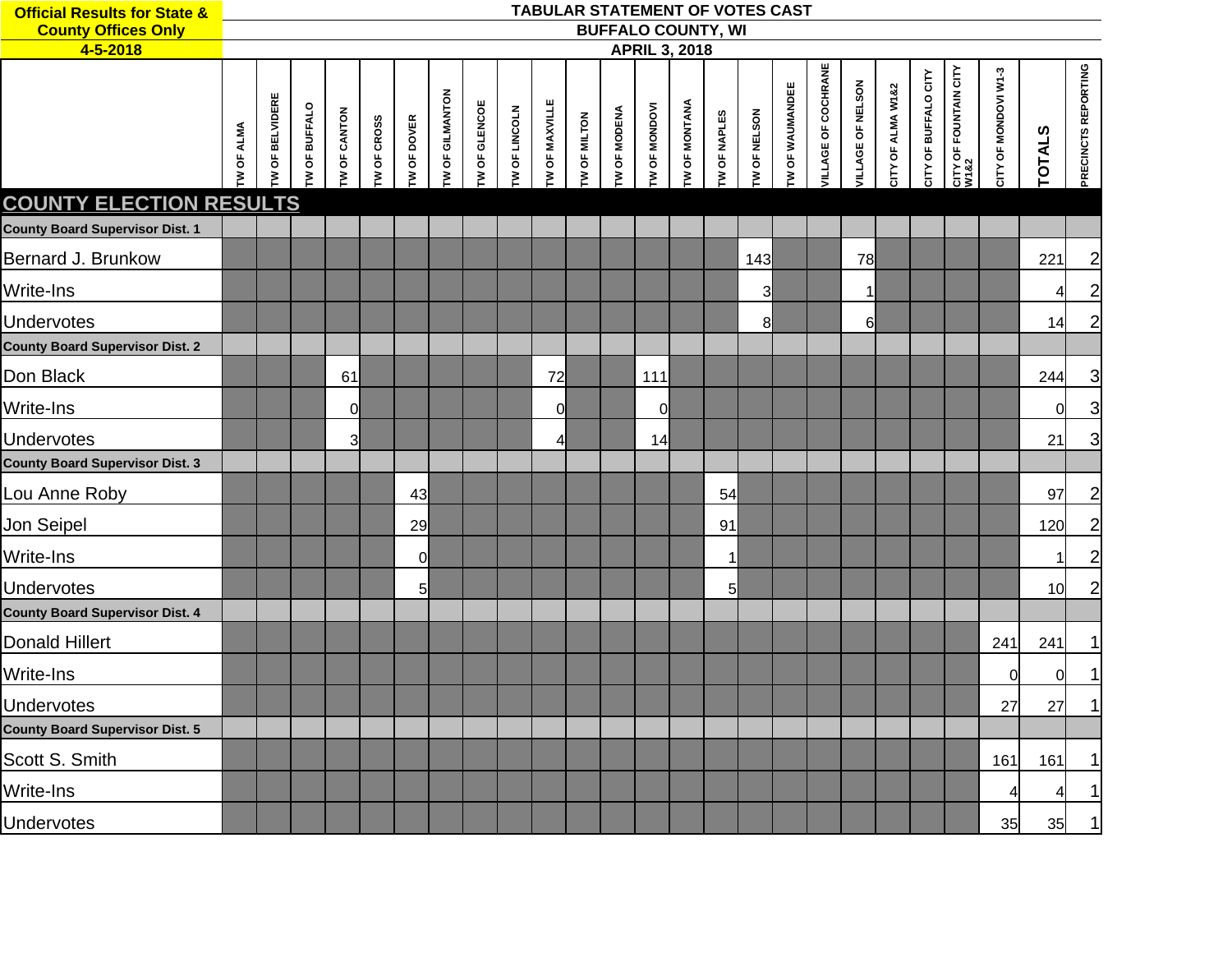| <b>Official Results for State &amp;</b> |                   |                 |               |                     |             |                    |                 |               |               |                | <b>TABULAR STATEMENT OF VOTES CAST</b> |                         |               |                      |                           |              |                 |                     |                   |                   |                         |                                           |                      |               |                     |
|-----------------------------------------|-------------------|-----------------|---------------|---------------------|-------------|--------------------|-----------------|---------------|---------------|----------------|----------------------------------------|-------------------------|---------------|----------------------|---------------------------|--------------|-----------------|---------------------|-------------------|-------------------|-------------------------|-------------------------------------------|----------------------|---------------|---------------------|
| <b>County Offices Only</b>              |                   |                 |               |                     |             |                    |                 |               |               |                |                                        |                         |               |                      | <b>BUFFALO COUNTY, WI</b> |              |                 |                     |                   |                   |                         |                                           |                      |               |                     |
| 4-5-2018                                |                   |                 |               |                     |             |                    |                 |               |               |                |                                        |                         |               | <b>APRIL 3, 2018</b> |                           |              |                 |                     |                   |                   |                         |                                           |                      |               |                     |
|                                         | <b>TW OF ALMA</b> | TW OF BELVIDERE | TW OF BUFFALO | <b>TW OF CANTON</b> | TW OF CROSS | <b>TW OF DOVER</b> | TW OF GILMANTON | TW OF GLENCOE | TW OF LINCOLN | TW OF MAXVILLE | TW OF MILTON                           | <b>TW OF MODENA</b>     | TW OF MONDOVI | TW OF MONTANA        | TW OF NAPLES              | TW OF NELSON | TW OF WAUMANDEE | VILLAGE OF COCHRANE | VILLAGE OF NELSON | CITY OF ALMA W1&2 | OF BUFFALO CITY<br>CITY | <b>CITY OF FOUNTAIN CITY<br/>W1&amp;2</b> | CITY OF MONDOVI W1-3 | <b>TOTALS</b> | PRECINCTS REPORTING |
| <b>County Board Supervisor Dist. 6</b>  |                   |                 |               |                     |             |                    |                 |               |               |                |                                        |                         |               |                      |                           |              |                 |                     |                   |                   |                         |                                           |                      |               |                     |
| Nathan L. Nelson                        |                   |                 |               |                     |             |                    |                 |               |               |                |                                        |                         |               |                      |                           |              |                 |                     |                   |                   |                         |                                           | 211                  | 211           |                     |
| Write-Ins                               |                   |                 |               |                     |             |                    |                 |               |               |                |                                        |                         |               |                      |                           |              |                 |                     |                   |                   |                         |                                           | 5                    | 5             |                     |
| <b>Undervotes</b>                       |                   |                 |               |                     |             |                    |                 |               |               |                |                                        |                         |               |                      |                           |              |                 |                     |                   |                   |                         |                                           | 64                   | 64            |                     |
| <b>County Board Supervisor Dist. 7</b>  |                   |                 |               |                     |             |                    |                 |               |               |                |                                        |                         |               |                      |                           |              |                 |                     |                   |                   |                         |                                           |                      |               |                     |
| Max Weiss                               | 54                |                 |               |                     |             |                    | 43              |               |               |                |                                        | 54                      |               |                      |                           |              |                 |                     |                   |                   |                         |                                           |                      | 151           | 3                   |
| Douglas Kane                            | 43                |                 |               |                     |             |                    | 30              |               |               |                |                                        | 41                      |               |                      |                           |              |                 |                     |                   |                   |                         |                                           |                      | 114           | $\overline{3}$      |
| Write-Ins                               | $\overline{0}$    |                 |               |                     |             |                    | $\mathbf 1$     |               |               |                |                                        | $\overline{0}$          |               |                      |                           |              |                 |                     |                   |                   |                         |                                           |                      | 1             | $\overline{3}$      |
| <b>Undervotes</b>                       | $\overline{0}$    |                 |               |                     |             |                    | $\overline{2}$  |               |               |                |                                        | $\overline{\mathbf{3}}$ |               |                      |                           |              |                 |                     |                   |                   |                         |                                           |                      | 5             | $\overline{3}$      |
| <b>County Board Supervisor Dist. 8</b>  |                   |                 |               |                     |             |                    |                 |               |               |                |                                        |                         |               |                      |                           |              |                 |                     |                   |                   |                         |                                           |                      |               |                     |
| Larry A. Grisen                         |                   |                 |               |                     |             |                    |                 |               |               |                |                                        |                         |               |                      |                           |              |                 |                     |                   | 150               |                         |                                           |                      | 150           |                     |
| Write-Ins                               |                   |                 |               |                     |             |                    |                 |               |               |                |                                        |                         |               |                      |                           |              |                 |                     |                   | 8                 |                         |                                           |                      | 8             |                     |
| <b>Undervotes</b>                       |                   |                 |               |                     |             |                    |                 |               |               |                |                                        |                         |               |                      |                           |              |                 |                     |                   | 34                |                         |                                           |                      | 34            |                     |
| <b>County Board Supervisor Dist. 9</b>  |                   |                 |               |                     |             |                    |                 |               |               |                |                                        |                         |               |                      |                           |              |                 |                     |                   |                   |                         |                                           |                      |               |                     |
| David Danzinger                         |                   | 105             |               |                     |             |                    |                 |               |               |                |                                        |                         |               |                      |                           |              |                 | 58                  |                   |                   |                         |                                           |                      | 163           | $\overline{c}$      |
| Write-Ins                               |                   | $\Omega$        |               |                     |             |                    |                 |               |               |                |                                        |                         |               |                      |                           |              |                 | 1                   |                   |                   |                         |                                           |                      | 1             | $\overline{2}$      |
| <b>Undervotes</b>                       |                   | 12              |               |                     |             |                    |                 |               |               |                |                                        |                         |               |                      |                           |              |                 | 10                  |                   |                   |                         |                                           |                      | 22            | $\mathbf{2}$        |
| <b>County Board Supervisor Dist. 10</b> |                   |                 |               |                     |             |                    |                 |               |               |                |                                        |                         |               |                      |                           |              |                 |                     |                   |                   |                         |                                           |                      |               |                     |
| Nettie Rosenow                          |                   |                 |               |                     |             |                    |                 |               |               |                | 88                                     |                         |               |                      |                           |              | 71              |                     |                   |                   |                         |                                           |                      | 159           | $\overline{2}$      |
| Write-Ins                               |                   |                 |               |                     |             |                    |                 |               |               |                | $\overline{c}$                         |                         |               |                      |                           |              | $\overline{c}$  |                     |                   |                   |                         |                                           |                      | 4             | $\mathbf{2}$        |
| <b>Undervotes</b>                       |                   |                 |               |                     |             |                    |                 |               |               |                | 8                                      |                         |               |                      |                           |              | $\overline{7}$  |                     |                   |                   |                         |                                           |                      | 15            | $\mathbf{2}$        |
| Mike Schlesser (Reg. Write-in)          |                   |                 |               |                     |             |                    |                 |               |               |                | 31                                     |                         |               |                      |                           |              | 111             |                     |                   |                   |                         |                                           |                      | 142           | $2\overline{)}$     |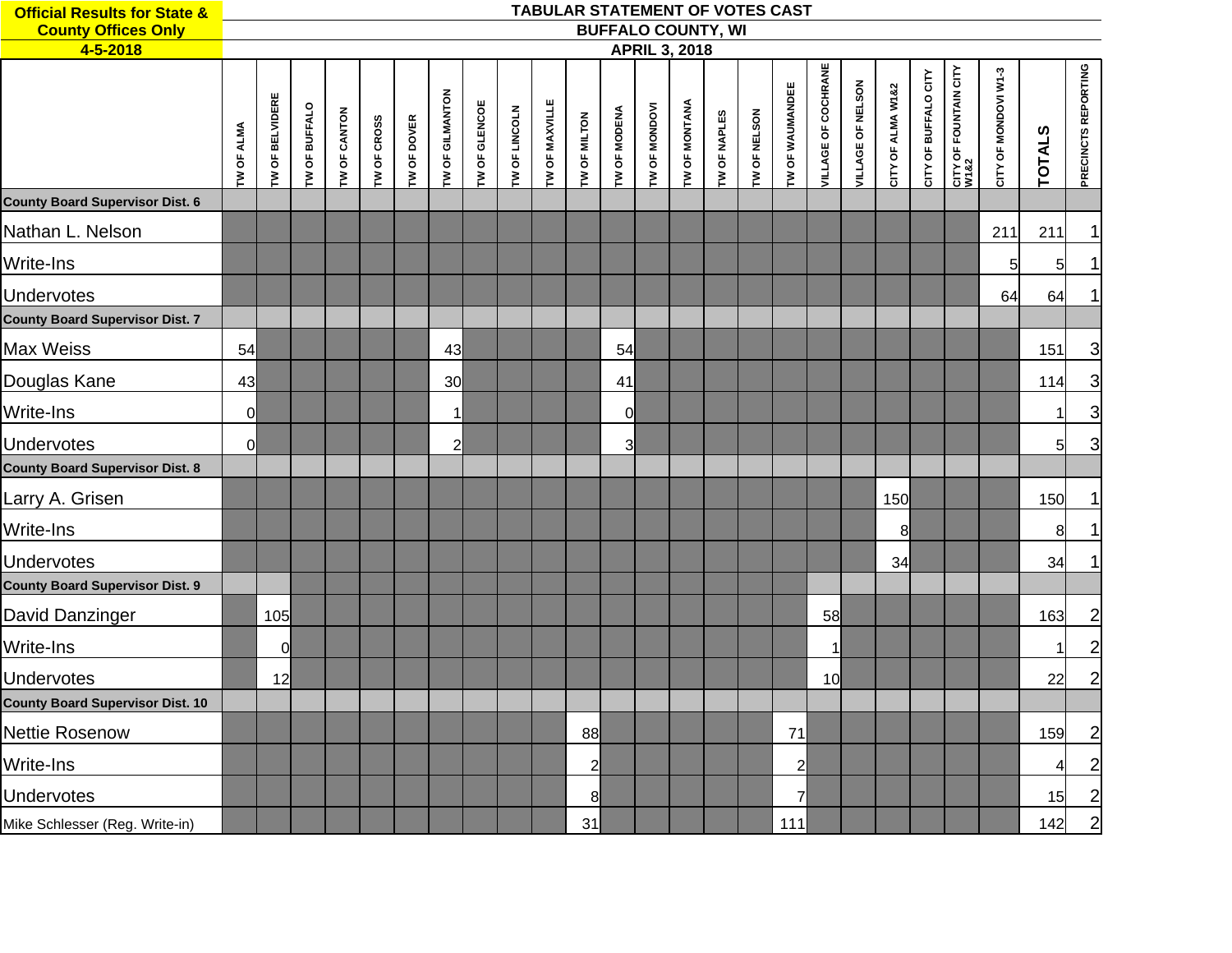| <b>Official Results for State &amp;</b> |                   |                   |               |                     |              |             |                 |                      |               |                       | TABULAR STATEMENT OF VOTES CAST |              |                      |                           |                     |                     |                        |                            |                   |                   |                      |                               |                      |                 |                     |
|-----------------------------------------|-------------------|-------------------|---------------|---------------------|--------------|-------------|-----------------|----------------------|---------------|-----------------------|---------------------------------|--------------|----------------------|---------------------------|---------------------|---------------------|------------------------|----------------------------|-------------------|-------------------|----------------------|-------------------------------|----------------------|-----------------|---------------------|
| <b>County Offices Only</b>              |                   |                   |               |                     |              |             |                 |                      |               |                       |                                 |              |                      | <b>BUFFALO COUNTY, WI</b> |                     |                     |                        |                            |                   |                   |                      |                               |                      |                 |                     |
| 4-5-2018                                |                   |                   |               |                     |              |             |                 |                      |               |                       |                                 |              |                      | <b>APRIL 3, 2018</b>      |                     |                     |                        |                            |                   |                   |                      |                               |                      |                 |                     |
|                                         | <b>TW OF ALMA</b> | OF BELVIDERE<br>Σ | TW OF BUFFALO | <b>TW OF CANTON</b> | TW OF CROSS  | TW OF DOVER | TW OF GILMANTON | <b>TW OF GLENCOE</b> | TW OF LINCOLN | <b>TW OF MAXVILLE</b> | TW OF MILTON                    | TW OF MODENA | <b>TW OF MONDOVI</b> | <b>TW OF MONTANA</b>      | <b>TW OF NAPLES</b> | <b>TW OF NELSON</b> | <b>TW OF WAUMANDEE</b> | <b>VILLAGE OF COCHRANE</b> | VILLAGE OF NELSON | CITY OF ALMA W1&2 | CITY OF BUFFALO CITY | CITY OF FOUNTAIN CITY<br>W1&2 | CITY OF MONDOVI W1-3 | <b>TOTALS</b>   | PRECINCTS REPORTING |
| <b>County Board Supervisor Dist. 11</b> |                   |                   |               |                     |              |             |                 |                      |               |                       |                                 |              |                      |                           |                     |                     |                        |                            |                   |                   |                      |                               |                      |                 |                     |
| Dennis Bork                             |                   |                   |               |                     |              |             |                 | 127                  | 56            |                       |                                 |              |                      | 53                        |                     |                     |                        |                            |                   |                   |                      |                               |                      | 236             | $\mathbf{3}$        |
| <b>Write-Ins</b>                        |                   |                   |               |                     |              |             |                 | $\overline{3}$       | $\mathbf{1}$  |                       |                                 |              |                      | $\mathbf{z}$              |                     |                     |                        |                            |                   |                   |                      |                               |                      | $6 \mid$        | 3                   |
| <b>Undervotes</b>                       |                   |                   |               |                     |              |             |                 | 24                   | 10            |                       |                                 |              |                      | 5                         |                     |                     |                        |                            |                   |                   |                      |                               |                      | 39              | $\mathbf{3}$        |
| <b>County Board Supervisor Dist. 12</b> |                   |                   |               |                     |              |             |                 |                      |               |                       |                                 |              |                      |                           |                     |                     |                        |                            |                   |                   |                      |                               |                      |                 |                     |
| John B. Kriesel                         |                   |                   |               |                     |              |             |                 |                      |               |                       |                                 |              |                      |                           |                     |                     |                        |                            |                   |                   | 183                  |                               |                      | 183             | $\mathbf 1$         |
| <b>Write-Ins</b>                        |                   |                   |               |                     |              |             |                 |                      |               |                       |                                 |              |                      |                           |                     |                     |                        |                            |                   |                   | $\overline{7}$       |                               |                      | $\overline{7}$  | $\mathbf{1}$        |
| Undervotes                              |                   |                   |               |                     |              |             |                 |                      |               |                       |                                 |              |                      |                           |                     |                     |                        |                            |                   |                   | 24                   |                               |                      | 24              | 1                   |
| <b>County Board Supervisor Dist. 13</b> |                   |                   |               |                     |              |             |                 |                      |               |                       |                                 |              |                      |                           |                     |                     |                        |                            |                   |                   |                      |                               |                      |                 |                     |
| Mike Taylor                             |                   |                   |               |                     |              |             |                 |                      |               |                       |                                 |              |                      |                           |                     |                     |                        |                            |                   |                   |                      | 168                           |                      | 168             | 1                   |
| Write-Ins                               |                   |                   |               |                     |              |             |                 |                      |               |                       |                                 |              |                      |                           |                     |                     |                        |                            |                   |                   |                      |                               |                      | $\mathbf 1$     | 1                   |
| <b>Undervotes</b>                       |                   |                   |               |                     |              |             |                 |                      |               |                       |                                 |              |                      |                           |                     |                     |                        |                            |                   |                   |                      | 38                            |                      | 38 <sup>l</sup> | $\mathbf{1}$        |
| <b>County Board Supervisor Dist. 14</b> |                   |                   |               |                     |              |             |                 |                      |               |                       |                                 |              |                      |                           |                     |                     |                        |                            |                   |                   |                      |                               |                      |                 |                     |
| Mary Anne McMillan Urell                |                   |                   | 81            |                     | 53           |             |                 |                      |               |                       |                                 |              |                      |                           |                     |                     |                        |                            |                   |                   |                      |                               |                      | 134             | $\overline{c}$      |
| Write-Ins                               |                   |                   | 3             |                     | $\mathsf{2}$ |             |                 |                      |               |                       |                                 |              |                      |                           |                     |                     |                        |                            |                   |                   |                      |                               |                      | 5 <sup>1</sup>  | $\mathbf{2}$        |
| Undervotes                              |                   |                   | 71            |                     | 8            |             |                 |                      |               |                       |                                 |              |                      |                           |                     |                     |                        |                            |                   |                   |                      |                               |                      | 15              | $\overline{c}$      |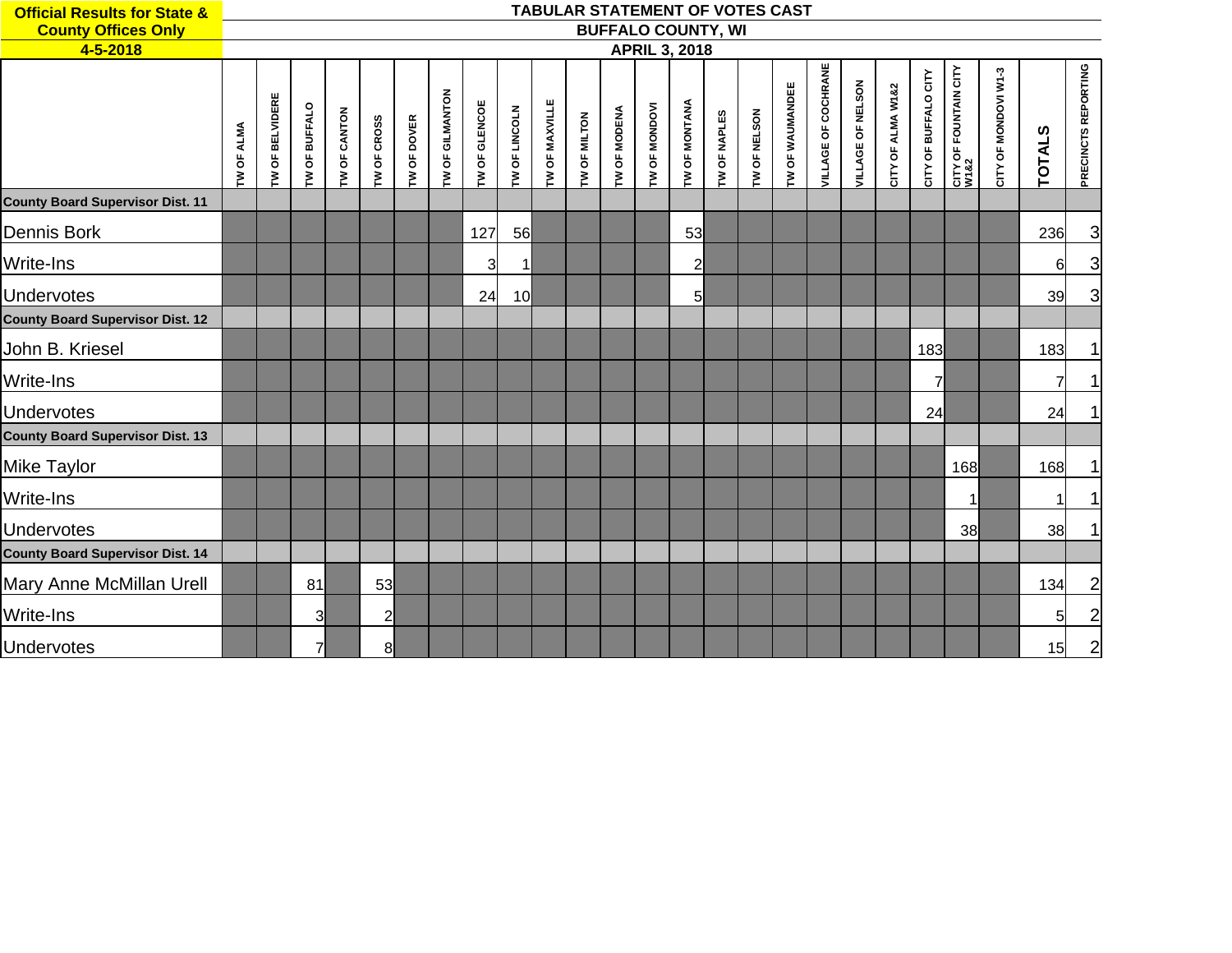| <b>Official Results for State &amp;</b> |           |                |              |                     |                    |                   |                         |              |              | TABULAR STATEMENT OF VOTES CAST |                     |                     |                     |                           |                     |                     |                         |                            |                          |                   |                      |                                      |                                                                                                         |               |                     |
|-----------------------------------------|-----------|----------------|--------------|---------------------|--------------------|-------------------|-------------------------|--------------|--------------|---------------------------------|---------------------|---------------------|---------------------|---------------------------|---------------------|---------------------|-------------------------|----------------------------|--------------------------|-------------------|----------------------|--------------------------------------|---------------------------------------------------------------------------------------------------------|---------------|---------------------|
| <b>County Offices Only</b>              |           |                |              |                     |                    |                   |                         |              |              |                                 |                     |                     |                     | <b>BUFFALO COUNTY, WI</b> |                     |                     |                         |                            |                          |                   |                      |                                      |                                                                                                         |               |                     |
| 4-5-2018                                |           |                |              |                     |                    |                   |                         |              |              |                                 |                     |                     |                     | <b>APRIL 3, 2018</b>      |                     |                     |                         |                            |                          |                   |                      |                                      |                                                                                                         |               |                     |
|                                         | W OF ALMA | W OF BELVIDERE | W OF BUFFALO | <b>TW OF CANTON</b> | <b>TW OF CROSS</b> | <b>W OF DOVER</b> | <b>I'V OF GILMANTON</b> | W OF GLENCOE | W OF LINCOLN | <b>TW OF MAXVILLE</b>           | <b>TW OF MILTON</b> | <b>TW OF MODENA</b> | <b>W OF MONDOVI</b> | <b>TW OF MONTANA</b>      | <b>TW OF NAPLES</b> | <b>TW OF NELSON</b> | <b>I'W OF WAUMANDEE</b> | <b>VILLAGE OF COCHRANE</b> | <b>VILLAGE OF NELSON</b> | CITY OF ALMA W1&2 | CITY OF BUFFALO CITY | <b>CITY OF FOUNTAIN CITY</b><br>W1&2 | CITY OF MONDOVI W1-3                                                                                    | <b>TOTALS</b> | PRECINCTS REPORTING |
| <b>MUNICIPAL ELECTION RESULTS</b>       |           |                |              |                     |                    |                   |                         |              |              |                                 |                     |                     |                     |                           |                     |                     |                         |                            |                          |                   |                      |                                      | UNOFFICIAL RESULTS - MUNICIPAL AND SCHOOL ELECTIONS ARE NOT CANVASSED BY THE COUNTY BOARD OF CANVASSERS |               |                     |
| <b>Village of Cochrane Trustee</b>      |           |                |              |                     |                    |                   |                         |              |              |                                 |                     |                     |                     |                           |                     |                     |                         |                            |                          |                   |                      |                                      |                                                                                                         |               |                     |
| Kari Wilde                              |           |                |              |                     |                    |                   |                         |              |              |                                 |                     |                     |                     |                           |                     |                     |                         | 48                         |                          |                   |                      |                                      |                                                                                                         | 48            |                     |
| <b>Dallas Dworschack</b>                |           |                |              |                     |                    |                   |                         |              |              |                                 |                     |                     |                     |                           |                     |                     |                         | 44                         |                          |                   |                      |                                      |                                                                                                         | 44            |                     |
| <b>Charles Speltz</b>                   |           |                |              |                     |                    |                   |                         |              |              |                                 |                     |                     |                     |                           |                     |                     |                         | 57                         |                          |                   |                      |                                      |                                                                                                         | 57            |                     |
| Write-Ins                               |           |                |              |                     |                    |                   |                         |              |              |                                 |                     |                     |                     |                           |                     |                     |                         | $5\overline{)}$            |                          |                   |                      |                                      |                                                                                                         | $5 \mid$      |                     |
| Undervotes                              |           |                |              |                     |                    |                   |                         |              |              |                                 |                     |                     |                     |                           |                     |                     |                         | 53                         |                          |                   |                      |                                      |                                                                                                         | 53            |                     |
|                                         |           |                |              |                     |                    |                   |                         |              |              |                                 |                     |                     |                     |                           |                     |                     |                         |                            |                          |                   |                      |                                      |                                                                                                         |               |                     |
| <b>Village of Nelson President</b>      |           |                |              |                     |                    |                   |                         |              |              |                                 |                     |                     |                     |                           |                     |                     |                         |                            |                          |                   |                      |                                      |                                                                                                         |               |                     |
| Randy Hanson                            |           |                |              |                     |                    |                   |                         |              |              |                                 |                     |                     |                     |                           |                     |                     |                         |                            | 30                       |                   |                      |                                      |                                                                                                         | 30            |                     |
| Darin T. Larson                         |           |                |              |                     |                    |                   |                         |              |              |                                 |                     |                     |                     |                           |                     |                     |                         |                            | 52                       |                   |                      |                                      |                                                                                                         | 52            |                     |
| Write-Ins                               |           |                |              |                     |                    |                   |                         |              |              |                                 |                     |                     |                     |                           |                     |                     |                         |                            | 1                        |                   |                      |                                      |                                                                                                         | $\mathbf{1}$  |                     |
| Undervotes                              |           |                |              |                     |                    |                   |                         |              |              |                                 |                     |                     |                     |                           |                     |                     |                         |                            | 3                        |                   |                      |                                      |                                                                                                         | 3l            |                     |
| <b>Village of Nelson Trustee</b>        |           |                |              |                     |                    |                   |                         |              |              |                                 |                     |                     |                     |                           |                     |                     |                         |                            |                          |                   |                      |                                      |                                                                                                         |               |                     |
| <b>Brian Glass</b>                      |           |                |              |                     |                    |                   |                         |              |              |                                 |                     |                     |                     |                           |                     |                     |                         |                            | 64                       |                   |                      |                                      |                                                                                                         | 64            |                     |
| Michael McNallan                        |           |                |              |                     |                    |                   |                         |              |              |                                 |                     |                     |                     |                           |                     |                     |                         |                            | 40                       |                   |                      |                                      |                                                                                                         | 40            |                     |
| Megan McDonald                          |           |                |              |                     |                    |                   |                         |              |              |                                 |                     |                     |                     |                           |                     |                     |                         |                            | 24                       |                   |                      |                                      |                                                                                                         | 24            |                     |
| Rebecca Fuller                          |           |                |              |                     |                    |                   |                         |              |              |                                 |                     |                     |                     |                           |                     |                     |                         |                            | 30                       |                   |                      |                                      |                                                                                                         | 30            |                     |
| Write-Ins                               |           |                |              |                     |                    |                   |                         |              |              |                                 |                     |                     |                     |                           |                     |                     |                         |                            | 1                        |                   |                      |                                      |                                                                                                         | 1             |                     |
| Undervotes                              |           |                |              |                     |                    |                   |                         |              |              |                                 |                     |                     |                     |                           |                     |                     |                         |                            | 13                       |                   |                      |                                      |                                                                                                         | 13            | 1                   |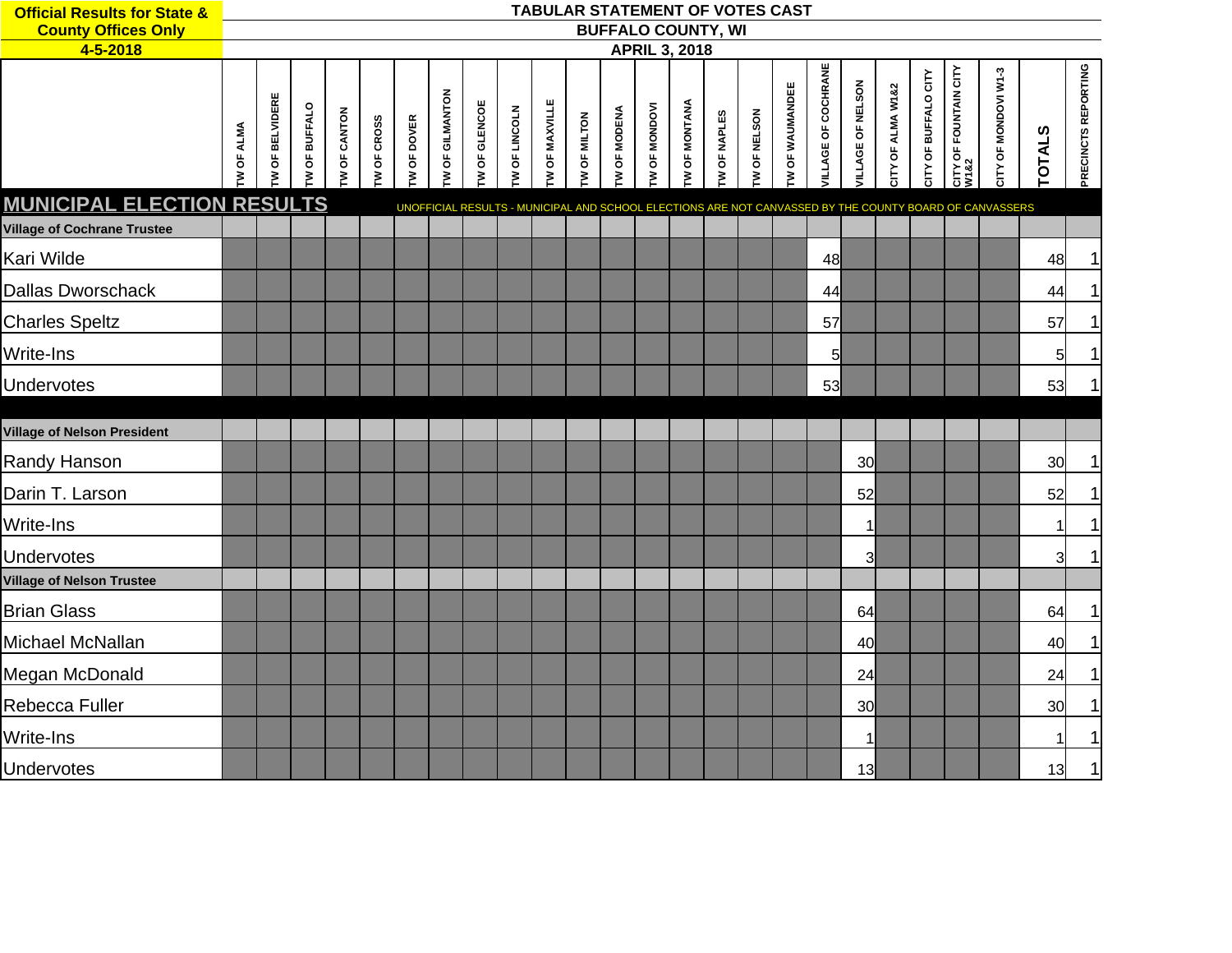| <b>Official Results for State &amp;</b><br><b>County Offices Only</b> |            |                        |               |              |             |             |                 |               |               |                | TABULAR STATEMENT OF VOTES CAST |              | <b>BUFFALO COUNTY, WI</b> |               |              |              |                 |                            |                   |                   |                      |                                           |                      |                |                     |
|-----------------------------------------------------------------------|------------|------------------------|---------------|--------------|-------------|-------------|-----------------|---------------|---------------|----------------|---------------------------------|--------------|---------------------------|---------------|--------------|--------------|-----------------|----------------------------|-------------------|-------------------|----------------------|-------------------------------------------|----------------------|----------------|---------------------|
| $4 - 5 - 2018$                                                        |            |                        |               |              |             |             |                 |               |               |                |                                 |              | <b>APRIL 3, 2018</b>      |               |              |              |                 |                            |                   |                   |                      |                                           |                      |                |                     |
|                                                                       | TW OF ALMA | <b>TW OF BELVIDERE</b> | TW OF BUFFALO | TW OF CANTON | TW OF CROSS | TW OF DOVER | TW OF GILMANTON | TW OF GLENCOE | TW OF LINCOLN | TW OF MAXVILLE | TW OF MILTON                    | TW OF MODENA | TW OF MONDOVI             | TW OF MONTANA | TW OF NAPLES | TW OF NELSON | TW OF WAUMANDEE | <b>VILLAGE OF COCHRANE</b> | VILLAGE OF NELSON | CITY OF ALMA W1&2 | CITY OF BUFFALO CITY | <b>CITY OF FOUNTAIN CITY<br/>W1&amp;2</b> | CITY OF MONDOVI W1-3 | <b>TOTALS</b>  | PRECINCTS REPORTING |
| <b>City of Alma Mayor</b>                                             |            |                        |               |              |             |             |                 |               |               |                |                                 |              |                           |               |              |              |                 |                            |                   |                   |                      |                                           |                      |                |                     |
| Jim Wilkie                                                            |            |                        |               |              |             |             |                 |               |               |                |                                 |              |                           |               |              |              |                 |                            |                   | 157               |                      |                                           |                      | 157            | 1                   |
| Write-Ins                                                             |            |                        |               |              |             |             |                 |               |               |                |                                 |              |                           |               |              |              |                 |                            |                   | $\overline{7}$    |                      |                                           |                      | $\overline{7}$ | 1                   |
| Undervotes                                                            |            |                        |               |              |             |             |                 |               |               |                |                                 |              |                           |               |              |              |                 |                            |                   | 28                |                      |                                           |                      | 28             | 1                   |
| City of Alma Alderperson Ward 1                                       |            |                        |               |              |             |             |                 |               |               |                |                                 |              |                           |               |              |              |                 |                            |                   |                   |                      |                                           |                      |                |                     |
| Larry Farl                                                            |            |                        |               |              |             |             |                 |               |               |                |                                 |              |                           |               |              |              |                 |                            |                   | 80                |                      |                                           |                      | 80             |                     |
| Write-Ins                                                             |            |                        |               |              |             |             |                 |               |               |                |                                 |              |                           |               |              |              |                 |                            |                   | 1                 |                      |                                           |                      | 1              |                     |
| Undervotes                                                            |            |                        |               |              |             |             |                 |               |               |                |                                 |              |                           |               |              |              |                 |                            |                   | 13                |                      |                                           |                      | 13             |                     |
| City of Alma Alderperson Ward 1                                       |            |                        |               |              |             |             |                 |               |               |                |                                 |              |                           |               |              |              |                 |                            |                   |                   |                      |                                           |                      |                |                     |
| Write-Ins                                                             |            |                        |               |              |             |             |                 |               |               |                |                                 |              |                           |               |              |              |                 |                            |                   | 39                |                      |                                           |                      | 39             |                     |
| Undervotes                                                            |            |                        |               |              |             |             |                 |               |               |                |                                 |              |                           |               |              |              |                 |                            |                   | 59                |                      |                                           |                      | 59             |                     |
| <b>Buffalo City Mayor</b>                                             |            |                        |               |              |             |             |                 |               |               |                |                                 |              |                           |               |              |              |                 |                            |                   |                   |                      |                                           |                      |                |                     |
| Russell Lorenz, Jr.                                                   |            |                        |               |              |             |             |                 |               |               |                |                                 |              |                           |               |              |              |                 |                            |                   |                   | 180                  |                                           |                      | 180            | 1                   |
| Write-Ins                                                             |            |                        |               |              |             |             |                 |               |               |                |                                 |              |                           |               |              |              |                 |                            |                   |                   | $5\overline{)}$      |                                           |                      | 5              | 1                   |
| <b>Undervotes</b>                                                     |            |                        |               |              |             |             |                 |               |               |                |                                 |              |                           |               |              |              |                 |                            |                   |                   | 29                   |                                           |                      | 29             | 1                   |
| <b>Buffalo City Alderperson</b>                                       |            |                        |               |              |             |             |                 |               |               |                |                                 |              |                           |               |              |              |                 |                            |                   |                   |                      |                                           |                      |                |                     |
| Jeannie Czaplewski                                                    |            |                        |               |              |             |             |                 |               |               |                |                                 |              |                           |               |              |              |                 |                            |                   |                   | 180                  |                                           |                      | 180            |                     |
| Write-Ins                                                             |            |                        |               |              |             |             |                 |               |               |                |                                 |              |                           |               |              |              |                 |                            |                   |                   | 50                   |                                           |                      | 50             | 1                   |
| <b>Undervotes</b>                                                     |            |                        |               |              |             |             |                 |               |               |                |                                 |              |                           |               |              |              |                 |                            |                   |                   | 198                  |                                           |                      | 198            | $\mathbf{1}$        |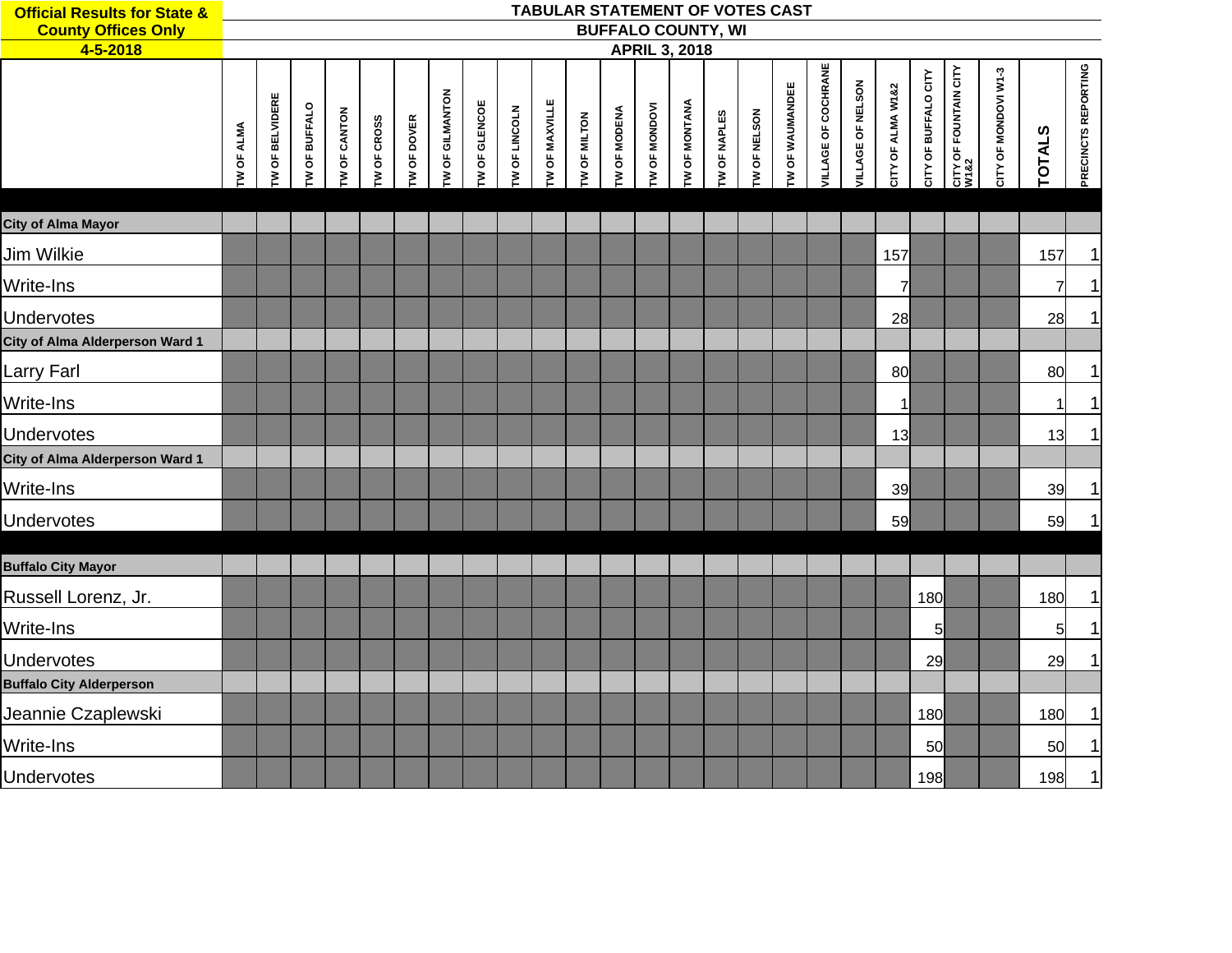| <b>Official Results for State &amp;</b> |                   |                   |                      |                     |                    |                    |                 |                      |                      |                       |                     |                      |                       |                       | TABULAR STATEMENT OF VOTES CAST |                     |                        |                     |                   |                   |                       |                                      |                      |               |                     |
|-----------------------------------------|-------------------|-------------------|----------------------|---------------------|--------------------|--------------------|-----------------|----------------------|----------------------|-----------------------|---------------------|----------------------|-----------------------|-----------------------|---------------------------------|---------------------|------------------------|---------------------|-------------------|-------------------|-----------------------|--------------------------------------|----------------------|---------------|---------------------|
| <b>County Offices Only</b>              |                   |                   |                      |                     |                    |                    |                 |                      |                      |                       |                     |                      |                       |                       | <b>BUFFALO COUNTY, WI</b>       |                     |                        |                     |                   |                   |                       |                                      |                      |               |                     |
| 4-5-2018                                |                   |                   |                      |                     |                    |                    |                 |                      |                      |                       |                     |                      | <b>APRIL 3, 2018</b>  |                       |                                 |                     |                        |                     |                   |                   |                       |                                      |                      |               |                     |
|                                         | <b>TW OF ALMA</b> | OF BELVIDERE<br>₹ | <b>IW OF BUFFALO</b> | <b>TW OF CANTON</b> | <b>TW OF CROSS</b> | <b>TW OF DOVER</b> | TW OF GILMANTON | <b>TW OF GLENCOE</b> | <b>TW OF LINCOLN</b> | <b>TW OF MAXVILLE</b> | <b>TW OF MILTON</b> | <b>I'V OF MODENA</b> | <b>I'V OF MONDOVI</b> | <b>I'V OF MONTANA</b> | <b>TW OF NAPLES</b>             | <b>TW OF NELSON</b> | <b>TW OF WAUMANDEE</b> | VILLAGE OF COCHRANE | VILLAGE OF NELSON | CITY OF ALMA W1&2 | OF BUFFALO CITY<br>ξĒ | <b>CITY OF FOUNTAIN CITY</b><br>W1&2 | CITY OF MONDOVI W1-3 | <b>TOTALS</b> | PRECINCTS REPORTING |
| <b>Fountain City Mayor</b>              |                   |                   |                      |                     |                    |                    |                 |                      |                      |                       |                     |                      |                       |                       |                                 |                     |                        |                     |                   |                   |                       |                                      |                      |               |                     |
| <b>Bobbi Farrand</b>                    |                   |                   |                      |                     |                    |                    |                 |                      |                      |                       |                     |                      |                       |                       |                                 |                     |                        |                     |                   |                   |                       | 179                                  |                      | 179           | 1                   |
| Write-Ins                               |                   |                   |                      |                     |                    |                    |                 |                      |                      |                       |                     |                      |                       |                       |                                 |                     |                        |                     |                   |                   |                       | 20                                   |                      | 20            |                     |
| <b>Undervotes</b>                       |                   |                   |                      |                     |                    |                    |                 |                      |                      |                       |                     |                      |                       |                       |                                 |                     |                        |                     |                   |                   |                       | 8                                    |                      | 8             |                     |
| <b>Fountain City Alderperson Ward 1</b> |                   |                   |                      |                     |                    |                    |                 |                      |                      |                       |                     |                      |                       |                       |                                 |                     |                        |                     |                   |                   |                       |                                      |                      |               |                     |
| <b>Judith Ganger</b>                    |                   |                   |                      |                     |                    |                    |                 |                      |                      |                       |                     |                      |                       |                       |                                 |                     |                        |                     |                   |                   |                       | 26                                   |                      | 26            |                     |
| <b>Cheryl Braatz</b>                    |                   |                   |                      |                     |                    |                    |                 |                      |                      |                       |                     |                      |                       |                       |                                 |                     |                        |                     |                   |                   |                       | 95                                   |                      | 95            | 1                   |
| Write-Ins                               |                   |                   |                      |                     |                    |                    |                 |                      |                      |                       |                     |                      |                       |                       |                                 |                     |                        |                     |                   |                   |                       | $\overline{0}$                       |                      | $\mathbf 0$   | 1                   |
| <b>Undervotes</b>                       |                   |                   |                      |                     |                    |                    |                 |                      |                      |                       |                     |                      |                       |                       |                                 |                     |                        |                     |                   |                   |                       | $6 \mid$                             |                      | 6             | 1                   |
| <b>Fountain City Alderperson Ward 2</b> |                   |                   |                      |                     |                    |                    |                 |                      |                      |                       |                     |                      |                       |                       |                                 |                     |                        |                     |                   |                   |                       |                                      |                      |               |                     |
| Write-Ins                               |                   |                   |                      |                     |                    |                    |                 |                      |                      |                       |                     |                      |                       |                       |                                 |                     |                        |                     |                   |                   |                       | 32                                   |                      | 32            | 1                   |
| <b>Undervotes</b>                       |                   |                   |                      |                     |                    |                    |                 |                      |                      |                       |                     |                      |                       |                       |                                 |                     |                        |                     |                   |                   |                       | 48                                   |                      | 48            | 1                   |
|                                         |                   |                   |                      |                     |                    |                    |                 |                      |                      |                       |                     |                      |                       |                       |                                 |                     |                        |                     |                   |                   |                       |                                      |                      |               |                     |
| <b>Mondovi Mayor</b>                    |                   |                   |                      |                     |                    |                    |                 |                      |                      |                       |                     |                      |                       |                       |                                 |                     |                        |                     |                   |                   |                       |                                      |                      |               |                     |
| Treig E. Pronschinske                   |                   |                   |                      |                     |                    |                    |                 |                      |                      |                       |                     |                      |                       |                       |                                 |                     |                        |                     |                   |                   |                       |                                      | 266                  | 266           | $\mathbf{1}$        |
| Brady L. Weiss                          |                   |                   |                      |                     |                    |                    |                 |                      |                      |                       |                     |                      |                       |                       |                                 |                     |                        |                     |                   |                   |                       |                                      | 475                  | 475           |                     |
| Write-Ins                               |                   |                   |                      |                     |                    |                    |                 |                      |                      |                       |                     |                      |                       |                       |                                 |                     |                        |                     |                   |                   |                       |                                      | 1                    | 1             | 1                   |
| <b>Undervotes</b>                       |                   |                   |                      |                     |                    |                    |                 |                      |                      |                       |                     |                      |                       |                       |                                 |                     |                        |                     |                   |                   |                       |                                      | 6                    | 6             | 1                   |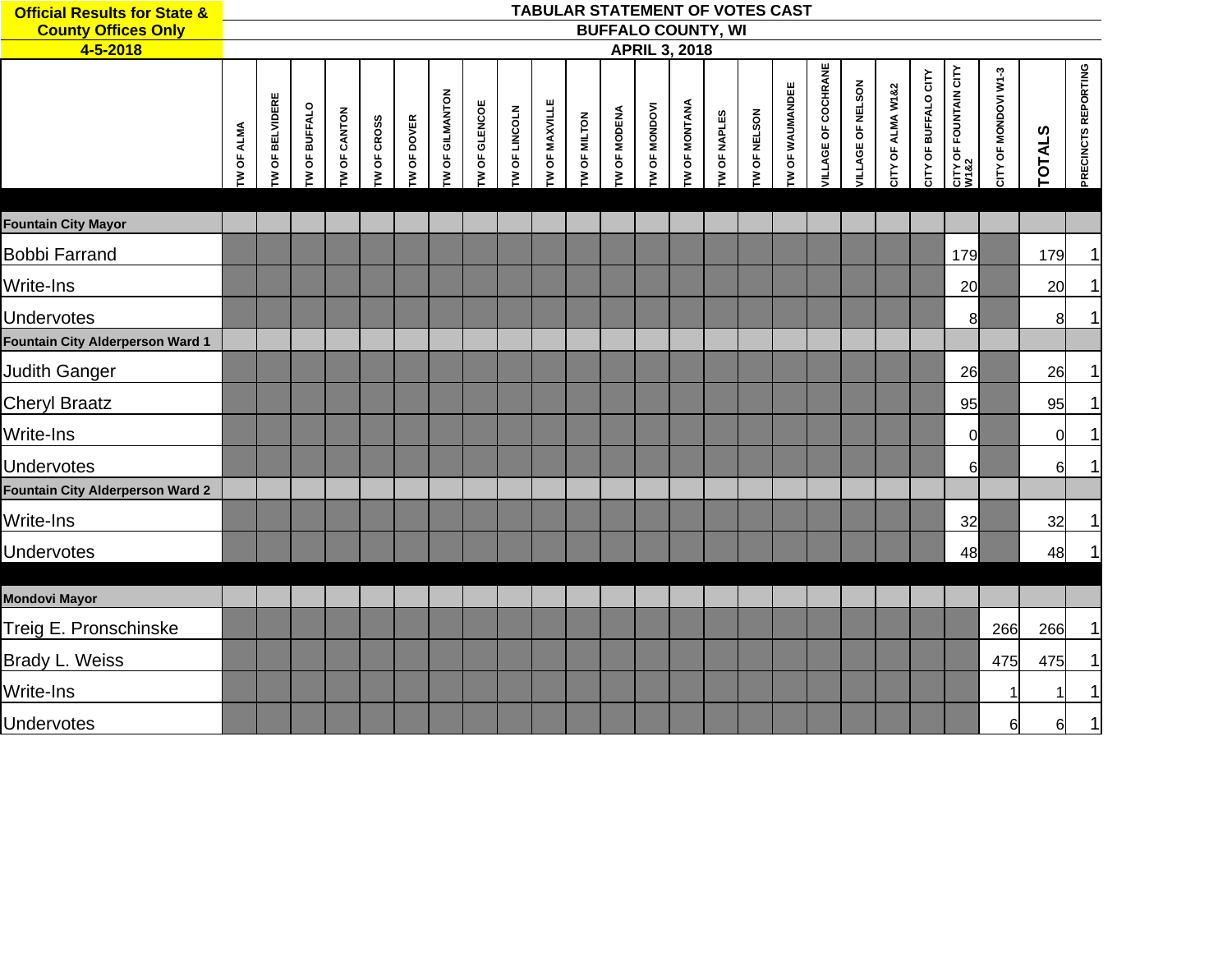| <b>Official Results for State &amp;</b> |                   |                   |                 |              |                    |               |                 |               |                        |                | <b>TABULAR STATEMENT OF VOTES CAST</b> |                |                      |                      |                           |              |                 |                            |                   |                   |                      |                               |                      |                |                     |
|-----------------------------------------|-------------------|-------------------|-----------------|--------------|--------------------|---------------|-----------------|---------------|------------------------|----------------|----------------------------------------|----------------|----------------------|----------------------|---------------------------|--------------|-----------------|----------------------------|-------------------|-------------------|----------------------|-------------------------------|----------------------|----------------|---------------------|
| <b>County Offices Only</b>              |                   |                   |                 |              |                    |               |                 |               |                        |                |                                        |                |                      |                      | <b>BUFFALO COUNTY, WI</b> |              |                 |                            |                   |                   |                      |                               |                      |                |                     |
| 4-5-2018                                |                   |                   |                 |              |                    |               |                 |               |                        |                |                                        |                | <b>APRIL 3, 2018</b> |                      |                           |              |                 |                            |                   |                   |                      |                               |                      |                |                     |
|                                         | <b>TW OF ALMA</b> | OF BELVIDERE<br>Σ | OF BUFFALO<br>ξ | TW OF CANTON | <b>TW OF CROSS</b> | OF DOVER<br>ξ | TW OF GILMANTON | TW OF GLENCOE | <b>OF LINCOLN</b><br>ξ | TW OF MAXVILLE | TW OF MILTON                           | OF MODENA<br>ξ | TW OF MONDOVI        | <b>TW OF MONTANA</b> | TW OF NAPLES              | TW OF NELSON | TW OF WAUMANDEE | <b>VILLAGE OF COCHRANE</b> | VILLAGE OF NELSON | CITY OF ALMA W1&2 | CITY OF BUFFALO CITY | CITY OF FOUNTAIN CITY<br>W1&2 | CITY OF MONDOVI W1-3 | <b>TOTALS</b>  | PRECINCTS REPORTING |
| <b>Mondovi Alderperson Ward 1</b>       |                   |                   |                 |              |                    |               |                 |               |                        |                |                                        |                |                      |                      |                           |              |                 |                            |                   |                   |                      |                               |                      |                |                     |
| Jeffrey Grochowski                      |                   |                   |                 |              |                    |               |                 |               |                        |                |                                        |                |                      |                      |                           |              |                 |                            |                   |                   |                      |                               | 123                  | 123            | 1                   |
| Angie Risen                             |                   |                   |                 |              |                    |               |                 |               |                        |                |                                        |                |                      |                      |                           |              |                 |                            |                   |                   |                      |                               | 142                  | 142            | 1                   |
| Write-Ins                               |                   |                   |                 |              |                    |               |                 |               |                        |                |                                        |                |                      |                      |                           |              |                 |                            |                   |                   |                      |                               | 0l                   | $\Omega$       | $\mathbf{1}$        |
| Undervotes                              |                   |                   |                 |              |                    |               |                 |               |                        |                |                                        |                |                      |                      |                           |              |                 |                            |                   |                   |                      |                               | 3                    | $\overline{3}$ | $\mathbf{1}$        |
| <b>Mondovi Alderperson Ward 2</b>       |                   |                   |                 |              |                    |               |                 |               |                        |                |                                        |                |                      |                      |                           |              |                 |                            |                   |                   |                      |                               |                      |                |                     |
| David Schultz                           |                   |                   |                 |              |                    |               |                 |               |                        |                |                                        |                |                      |                      |                           |              |                 |                            |                   |                   |                      |                               | 172                  | 172            | $\mathbf{1}$        |
| Write-Ins                               |                   |                   |                 |              |                    |               |                 |               |                        |                |                                        |                |                      |                      |                           |              |                 |                            |                   |                   |                      |                               | $\overline{2}$       | $\overline{2}$ | $\mathbf{1}$        |
| Undervotes                              |                   |                   |                 |              |                    |               |                 |               |                        |                |                                        |                |                      |                      |                           |              |                 |                            |                   |                   |                      |                               | 26                   | 26             | $\mathbf{1}$        |
| <b>Mondovi Alderperson Ward 3</b>       |                   |                   |                 |              |                    |               |                 |               |                        |                |                                        |                |                      |                      |                           |              |                 |                            |                   |                   |                      |                               |                      |                |                     |
| Jacob T. Avery                          |                   |                   |                 |              |                    |               |                 |               |                        |                |                                        |                |                      |                      |                           |              |                 |                            |                   |                   |                      |                               | 120                  | 120            | 1                   |
| <b>Greg Bauer</b>                       |                   |                   |                 |              |                    |               |                 |               |                        |                |                                        |                |                      |                      |                           |              |                 |                            |                   |                   |                      |                               | 149                  | 149            | 1                   |
| Write-Ins                               |                   |                   |                 |              |                    |               |                 |               |                        |                |                                        |                |                      |                      |                           |              |                 |                            |                   |                   |                      |                               | $\Omega$             | $\overline{0}$ | 1                   |
| <b>Undervotes</b>                       |                   |                   |                 |              |                    |               |                 |               |                        |                |                                        |                |                      |                      |                           |              |                 |                            |                   |                   |                      |                               | 11                   | 11             | 1                   |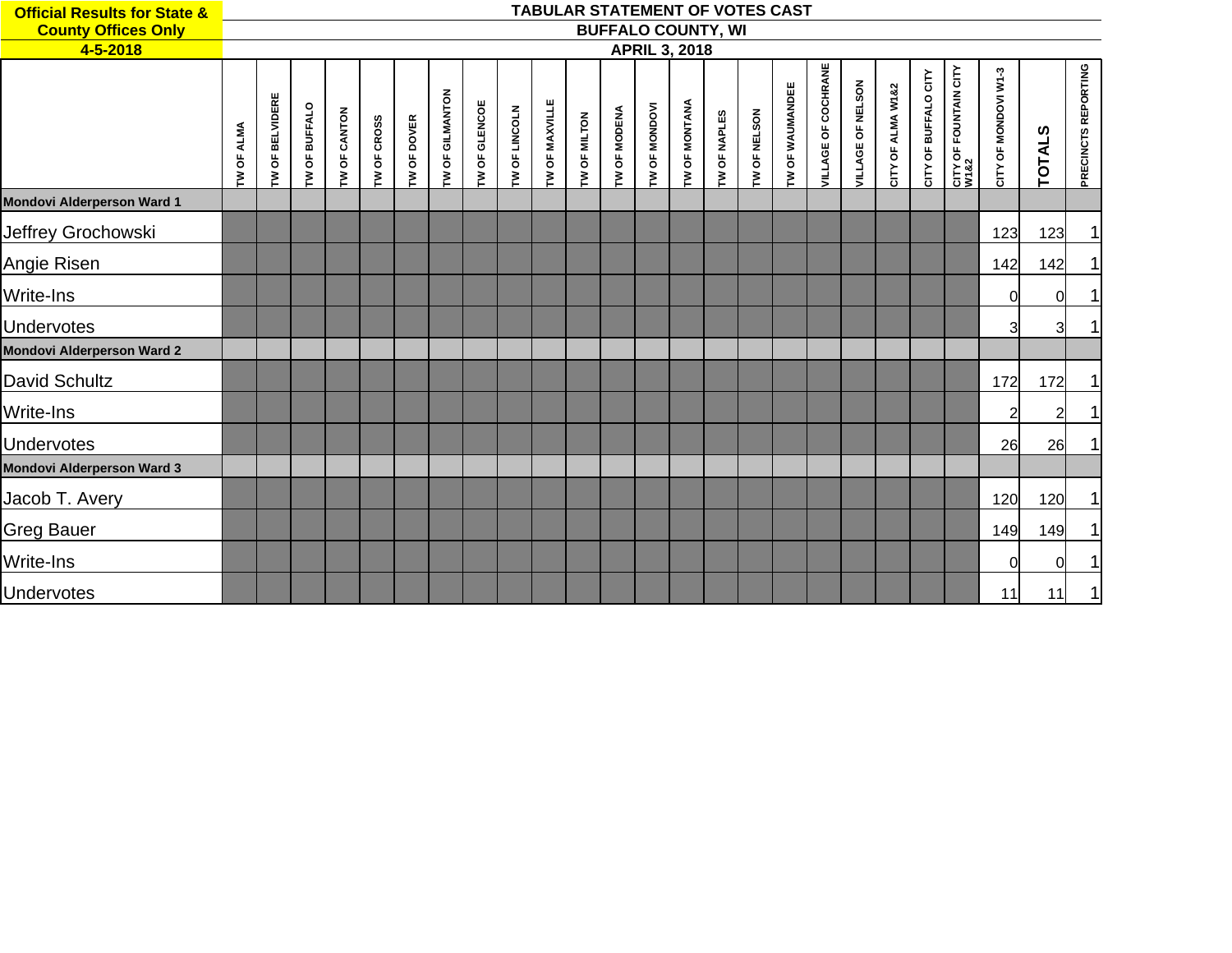| <b>Official Results for State &amp;</b>  |                     |                |                 |                     |            |               |                        |              |                        |                | <b>TABULAR STATEMENT OF VOTES CAST</b> |                           |                      |                      |                |              |                        |                            |                   |                   |                                |                                      |                      |               |                     |
|------------------------------------------|---------------------|----------------|-----------------|---------------------|------------|---------------|------------------------|--------------|------------------------|----------------|----------------------------------------|---------------------------|----------------------|----------------------|----------------|--------------|------------------------|----------------------------|-------------------|-------------------|--------------------------------|--------------------------------------|----------------------|---------------|---------------------|
| <b>County Offices Only</b>               |                     |                |                 |                     |            |               |                        |              |                        |                |                                        | <b>BUFFALO COUNTY, WI</b> |                      |                      |                |              |                        |                            |                   |                   |                                |                                      |                      |               |                     |
| 4-5-2018                                 |                     |                |                 |                     |            |               |                        |              |                        |                |                                        |                           |                      | <b>APRIL 3, 2018</b> |                |              |                        |                            |                   |                   |                                |                                      |                      |               |                     |
|                                          | <b>ALMA</b><br>W OF | OF BELVIDERE   | OF BUFFALO<br>₹ | <b>IW OF CANTON</b> | W OF CROSS | OF DOVER<br>ξ | <b>TW OF GILMANTON</b> | W OF GLENCOE | <b>OF LINCOLN</b><br>ξ | TW OF MAXVILLE | <b>TW OF MILTON</b>                    | OF MODENA<br>₹            | <b>TW OF MONDOVI</b> | <b>W OF MONTANA</b>  | OF NAPLES<br>Σ | TW OF NELSON | <b>TW OF WAUMANDEE</b> | <b>VILLAGE OF COCHRANE</b> | VILLAGE OF NELSON | CITY OF ALMA W1&2 | OF BUFFALO CITY<br><b>CITY</b> | <b>CITY OF FOUNTAIN CITY</b><br>W1&2 | CITY OF MONDOVI W1-3 | <b>TOTALS</b> | PRECINCTS REPORTING |
| <b>SCHOOL ELECTION RESULTS</b>           |                     |                |                 |                     |            |               |                        |              |                        |                |                                        |                           |                      |                      |                |              |                        |                            |                   |                   |                                |                                      |                      |               |                     |
| <b>Alma School Board Member</b>          |                     |                |                 |                     |            |               |                        |              |                        |                |                                        |                           |                      |                      |                |              |                        |                            |                   |                   |                                |                                      |                      |               |                     |
| <b>Todd Myren</b>                        | 71                  | 29             |                 |                     |            |               |                        |              | 46                     |                |                                        | $\overline{7}$            |                      | $\overline{2}$       |                | 89           | $\mathbf{1}$           |                            | 62                | 153               |                                |                                      |                      | 460           | 9                   |
| Douglas Kane                             | 40                  | 16             |                 |                     |            |               |                        |              | 26                     |                |                                        | $\overline{4}$            |                      | $\mathbf{1}$         |                | 28           | $\overline{0}$         |                            | 37                | 102               |                                |                                      |                      | 254           | $\overline{9}$      |
| Write-Ins                                | 23                  | 9              |                 |                     |            |               |                        |              | 10 <sup>1</sup>        |                |                                        | 0l                        |                      | <sub>0</sub>         |                | 30           | <sup>o</sup>           |                            | 14                | 16                |                                |                                      |                      | 102           | $\overline{9}$      |
| <b>Undervotes</b>                        | 30                  | 4 <sup>1</sup> |                 |                     |            |               |                        |              | 26                     |                |                                        | $\overline{4}$            |                      | 1                    |                | 41           | $\mathbf{1}$           |                            | 10                | 65                |                                |                                      |                      |               |                     |
| Larry Grisen (Reg. Write-in)             | $\Omega$            | <sub>0</sub>   |                 |                     |            |               |                        |              | 6                      |                |                                        | $\mathbf{1}$              |                      | 0l                   |                | 0            | 0l                     |                            | 0                 | 46                |                                |                                      |                      | 53            | $\overline{9}$      |
| Alma School Referendum Question 1        |                     |                |                 |                     |            |               |                        |              |                        |                |                                        |                           |                      |                      |                |              |                        |                            |                   |                   |                                |                                      |                      |               |                     |
| Yes                                      | 36                  | 15             |                 |                     |            |               |                        |              | 23                     |                |                                        | $5 \mid$                  |                      | <sub>0</sub>         |                | 42           | <sub>0</sub>           |                            | 35                | 110               |                                |                                      |                      | 266           | 9                   |
| <b>No</b>                                | 47                  | 14             |                 |                     |            |               |                        |              | 33                     |                |                                        | $\overline{2}$            |                      | $\overline{2}$       |                | 51           | $\vert$                |                            | 28                | 73                |                                |                                      |                      | 251           | $\overline{9}$      |
| Undervotes                               | $\overline{2}$      | $\overline{0}$ |                 |                     |            |               |                        |              | 1                      |                |                                        | $\vert$ 1                 |                      | <sub>0</sub>         |                |              | <sub>0</sub>           |                            | 0                 | 8                 |                                |                                      |                      | 13            | 9                   |
| <b>Alma School Referendum Question 2</b> |                     |                |                 |                     |            |               |                        |              |                        |                |                                        |                           |                      |                      |                |              |                        |                            |                   |                   |                                |                                      |                      |               |                     |
| Yes                                      | 40                  | 18             |                 |                     |            |               |                        |              | 28                     |                |                                        | $6 \mid$                  |                      | 0l                   |                | 46           | 0l                     |                            | 39                | 117               |                                |                                      |                      | 294           | $\overline{9}$      |
| <b>No</b>                                | 43                  | 11             |                 |                     |            |               |                        |              | 29                     |                |                                        | $\vert$ 1                 |                      | $\overline{2}$       |                | 47           | $\mathbf{1}$           |                            | 24                | 66                |                                |                                      |                      | 224           | $\overline{9}$      |
| <b>Undervotes</b>                        | $\overline{2}$      | 0l             |                 |                     |            |               |                        |              | <sub>0</sub>           |                |                                        | $\vert$ 1                 |                      | 0l                   |                |              | <sub>0</sub>           |                            | 0                 | 8                 |                                |                                      |                      | 12            | $\overline{9}$      |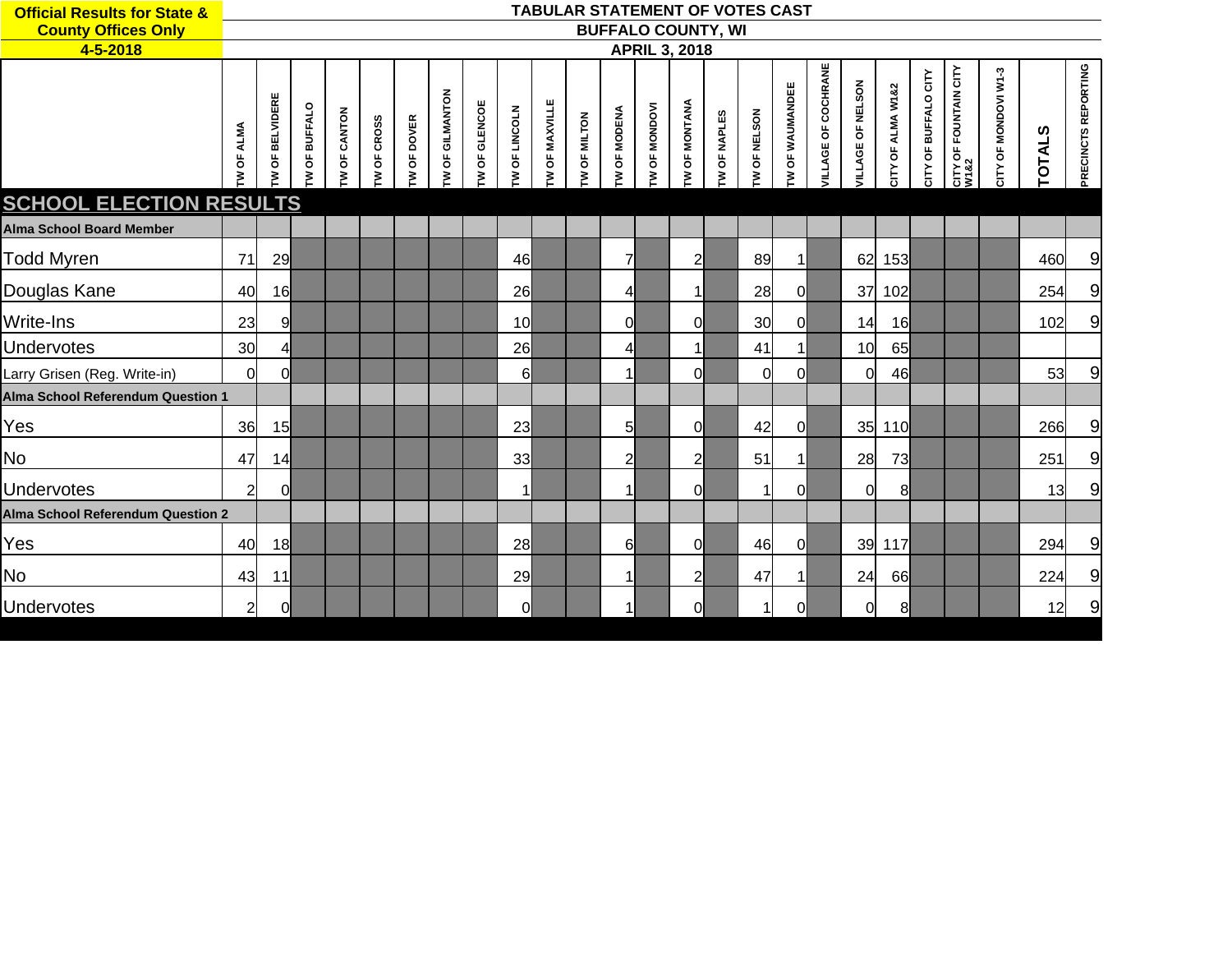| <b>Official Results for State &amp;</b>           |                    |                        |                      |                     |                    |                    |                        |                |               |                |              |                     |               |                           |                     |              | <b>TABULAR STATEMENT OF VOTES CAST</b> |                            |                   |                   |                      |                               |                      |                |                     |
|---------------------------------------------------|--------------------|------------------------|----------------------|---------------------|--------------------|--------------------|------------------------|----------------|---------------|----------------|--------------|---------------------|---------------|---------------------------|---------------------|--------------|----------------------------------------|----------------------------|-------------------|-------------------|----------------------|-------------------------------|----------------------|----------------|---------------------|
| <b>County Offices Only</b>                        |                    |                        |                      |                     |                    |                    |                        |                |               |                |              |                     |               | <b>BUFFALO COUNTY, WI</b> |                     |              |                                        |                            |                   |                   |                      |                               |                      |                |                     |
| 4-5-2018                                          |                    |                        |                      |                     |                    |                    |                        |                |               |                |              |                     |               | <b>APRIL 3, 2018</b>      |                     |              |                                        |                            |                   |                   |                      |                               |                      |                |                     |
|                                                   | <b>I'V OF ALMA</b> | <b>TW OF BELVIDERE</b> | <b>TW OF BUFFALO</b> | <b>TW OF CANTON</b> | <b>TW OF CROSS</b> | <b>TW OF DOVER</b> | <b>TW OF GILMANTON</b> | TW OF GLENCOE  | TW OF LINCOLN | TW OF MAXVILLE | TW OF MILTON | <b>TW OF MODENA</b> | TW OF MONDOVI | TW OF MONTANA             | <b>TW OF NAPLES</b> | TW OF NELSON | TW OF WAUMANDEE                        | <b>VILLAGE OF COCHRANE</b> | VILLAGE OF NELSON | CITY OF ALMA W182 | CITY OF BUFFALO CITY | CITY OF FOUNTAIN CITY<br>W1&2 | CITY OF MONDOVI W1-3 | <b>TOTALS</b>  | PRECINCTS REPORTING |
| <b>Arcadia School Board Member</b>                |                    |                        |                      |                     |                    |                    |                        |                |               |                |              |                     |               |                           |                     |              |                                        |                            |                   |                   |                      |                               |                      |                |                     |
| David J. Frahm                                    |                    |                        |                      |                     | 이                  |                    |                        | 51             |               |                |              |                     |               | 13                        |                     |              | 32                                     |                            |                   |                   |                      |                               |                      | 96             | 4                   |
| Randy Nilsestuen                                  |                    |                        |                      |                     | $\overline{2}$     |                    |                        | 79             |               |                |              |                     |               | 29                        |                     |              | 53                                     |                            |                   |                   |                      |                               |                      | 163            | 4                   |
| Michael E. Edmunds                                |                    |                        |                      |                     | $\overline{2}$     |                    |                        | 89             |               |                |              |                     |               | 29                        |                     |              | 54                                     |                            |                   |                   |                      |                               |                      | 174            | 4                   |
| Rob Hurlburt                                      |                    |                        |                      |                     | <sub>0</sub>       |                    |                        | 58             |               |                |              |                     |               | 8                         |                     |              | 32                                     |                            |                   |                   |                      |                               |                      | 98             | 4                   |
| Write-Ins                                         |                    |                        |                      |                     | 0                  |                    |                        | $\overline{2}$ |               |                |              |                     |               | $\overline{0}$            |                     |              | $\overline{0}$                         |                            |                   |                   |                      |                               |                      | $\overline{2}$ | 4                   |
| <b>Undervotes</b>                                 |                    |                        |                      |                     | 0l                 |                    |                        | 29             |               |                |              |                     |               | 9                         |                     |              | 37                                     |                            |                   |                   |                      |                               |                      | 75             | $\overline{4}$      |
| <b>Arcadia School Referendum</b>                  |                    |                        |                      |                     |                    |                    |                        |                |               |                |              |                     |               |                           |                     |              |                                        |                            |                   |                   |                      |                               |                      |                |                     |
| Yes                                               |                    |                        |                      |                     | $\overline{2}$     |                    |                        | 76             |               |                |              |                     |               | 25                        |                     |              | 43                                     |                            |                   |                   |                      |                               |                      | 146            | 4                   |
| No                                                |                    |                        |                      |                     | 0                  |                    |                        | 78             |               |                |              |                     |               | 19                        |                     |              | 57                                     |                            |                   |                   |                      |                               |                      | 154            | 4                   |
| Undervotes                                        |                    |                        |                      |                     | <sub>0</sub>       |                    |                        | 0              |               |                |              |                     |               | $\mathcal{O}$             |                     |              | $\overline{4}$                         |                            |                   |                   |                      |                               |                      | 41             | 4                   |
| <b>Cochrane-Fountain City School Board Member</b> |                    |                        |                      |                     |                    |                    |                        |                |               |                |              |                     |               |                           |                     |              |                                        |                            |                   |                   |                      |                               |                      |                |                     |
|                                                   |                    |                        |                      |                     |                    |                    |                        |                |               |                |              |                     |               |                           |                     |              |                                        |                            |                   |                   |                      |                               |                      |                |                     |
| Dennis Oldendorf                                  |                    | 76                     | 75                   |                     | <b>50</b>          |                    |                        |                | 0l            |                | 110          |                     |               | $\overline{3}$            |                     |              | 70                                     | 61                         |                   |                   |                      | 0 183 166                     |                      | 794            | 11                  |
| Write-Ins                                         |                    | 7                      | $\overline{3}$       |                     | $5 \mid$           |                    |                        |                | <sup>0</sup>  |                | 11           |                     |               | $\mathbf{1}$              |                     |              | $5\overline{)}$                        | $\overline{a}$             |                   | $\overline{0}$    | 8 <sup>1</sup>       | 52                            |                      | 94             | 11                  |
| Undervotes                                        |                    | 81                     | 83                   |                     | 55                 |                    |                        |                | <sup>0</sup>  |                | 111          |                     |               | 8                         |                     |              | 83                                     | 69                         |                   |                   |                      | 2 213 196                     |                      |                |                     |
| Bonnie Breza (Reg. Write-in)                      |                    | 12                     | 21                   |                     | 12                 |                    |                        |                | <sup>0</sup>  |                | 26           |                     |               | 0l                        |                     |              | 14                                     | 6                          |                   | $\overline{0}$    | 24                   | $\Omega$                      |                      | 115            | 11                  |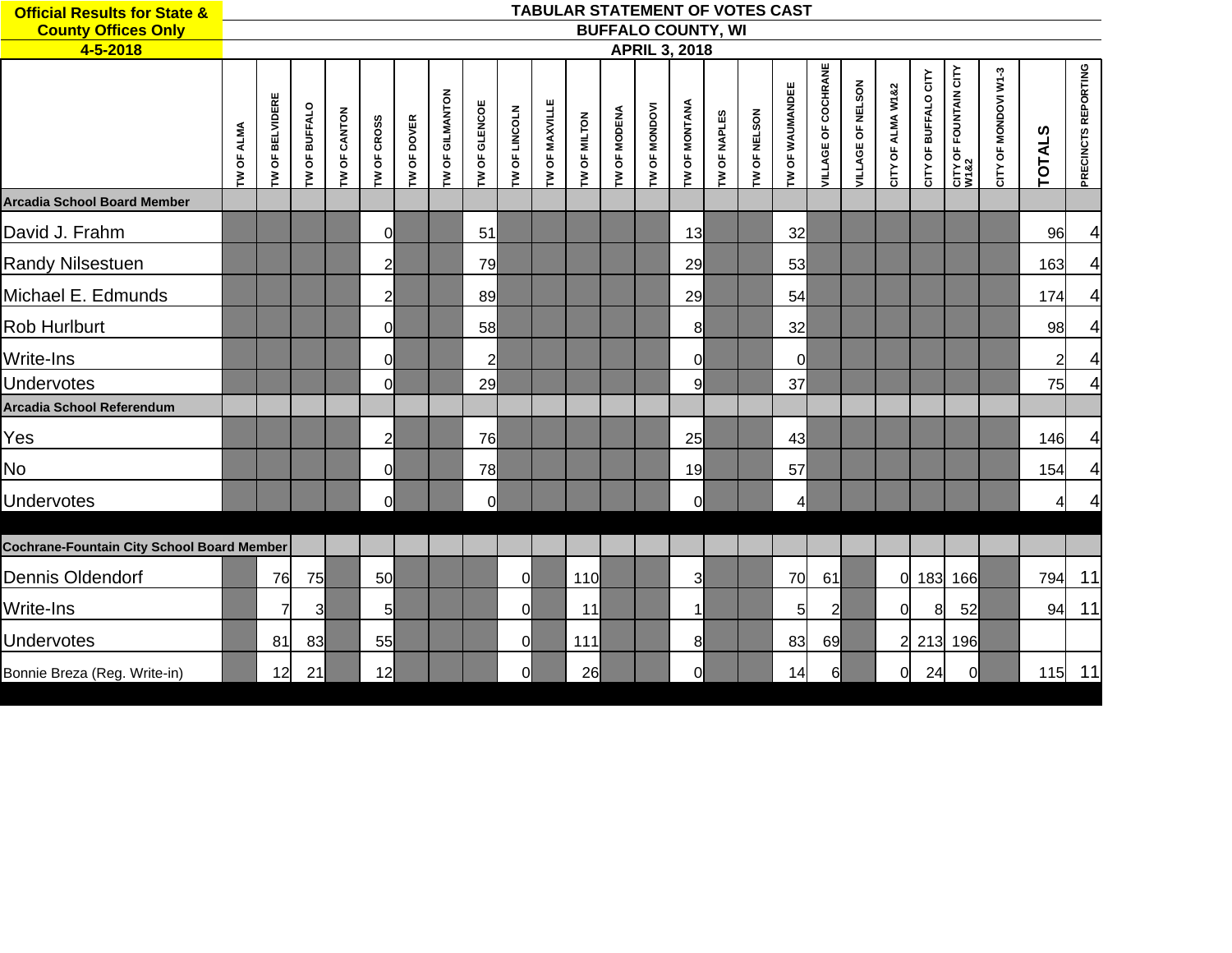| <b>Official Results for State &amp;</b>     |              |                    |                          |                 |               |               |                   |                 |                 |                  |                |                         |                 |                           |                       | <b>TABULAR STATEMENT OF VOTES CAST</b> |                   |                        |                   |                   |                                                      |                               |                                |               |                     |
|---------------------------------------------|--------------|--------------------|--------------------------|-----------------|---------------|---------------|-------------------|-----------------|-----------------|------------------|----------------|-------------------------|-----------------|---------------------------|-----------------------|----------------------------------------|-------------------|------------------------|-------------------|-------------------|------------------------------------------------------|-------------------------------|--------------------------------|---------------|---------------------|
| <b>County Offices Only</b>                  |              |                    |                          |                 |               |               |                   |                 |                 |                  |                |                         |                 | <b>BUFFALO COUNTY, WI</b> |                       |                                        |                   |                        |                   |                   |                                                      |                               |                                |               |                     |
| 4-5-2018                                    |              |                    |                          |                 |               |               |                   |                 |                 |                  |                |                         |                 | <b>APRIL 3, 2018</b>      |                       |                                        |                   |                        |                   |                   |                                                      |                               |                                |               |                     |
|                                             | OF ALMA<br>ξ | OF BELVIDERE<br>s. | <b>BUFFALO</b><br>ზ<br>ξ | OF CANTON<br>Σ  | OF CROSS<br>ξ | OF DOVER<br>ξ | OF GILMANTON<br>È | OF GLENCOE<br>ξ | OF LINCOLN<br>ξ | OF MAXVILLE<br>Σ | OF MILTON<br>ξ | OF MODENA<br>ξ          | OF MONDOVI<br>Σ | <b>OF MONTANA</b><br>Š.   | <b>OF NAPLES</b><br>ξ | <b>I'V OF NELSON</b>                   | OF WAUMANDEE<br>ξ | OF COCHRANE<br>VILLAGE | VILLAGE OF NELSON | CITY OF ALMA W1&2 | OF BUFFALO CITY<br>$\mathop{\mathsf{C}\mathsf{irr}}$ | CITY OF FOUNTAIN CITY<br>W1&2 | OF MONDOVI W1-3<br><b>CITY</b> | <b>TOTALS</b> | PRECINCTS REPORTING |
| Durand-Arkansaw School Board Member Dist. 2 |              |                    |                          |                 |               |               |                   |                 |                 |                  |                |                         |                 |                           |                       |                                        |                   |                        |                   |                   |                                                      |                               |                                |               |                     |
| Rebecca Richardson                          |              |                    |                          | 11              |               |               |                   |                 |                 | 72               |                | 16 <sup>l</sup>         |                 |                           |                       | 49                                     |                   |                        | 17                |                   |                                                      |                               |                                | 165           | $\overline{5}$      |
| Write-Ins                                   |              |                    |                          | <sup>0</sup>    |               |               |                   |                 |                 | 0l               |                | 0l                      |                 |                           |                       | $\Omega$                               |                   |                        | $\Omega$          |                   |                                                      |                               |                                | 0             | 5                   |
| <b>Undervotes</b>                           |              |                    |                          | 0l              |               |               |                   |                 |                 | 4                |                | 3 <sup>l</sup>          |                 |                           |                       | $\overline{7}$                         |                   |                        | $\overline{4}$    |                   |                                                      |                               |                                | 18            | $\overline{5}$      |
| Durand-Arkansaw School Board Member Dist, 3 |              |                    |                          |                 |               |               |                   |                 |                 |                  |                |                         |                 |                           |                       |                                        |                   |                        |                   |                   |                                                      |                               |                                |               |                     |
| T.J. Poeschel                               |              |                    |                          | 10 <sup>1</sup> |               |               |                   |                 |                 | 69               |                | 16                      |                 |                           |                       | 52                                     |                   |                        | 17                |                   |                                                      |                               |                                | 164           | $5\overline{)}$     |
| <b>Write-Ins</b>                            |              |                    |                          | <sup>0</sup>    |               |               |                   |                 |                 | 0l               |                | 0l                      |                 |                           |                       | 0l                                     |                   |                        | <sup>0</sup>      |                   |                                                      |                               |                                | 0             | 5                   |
| <b>Undervotes</b>                           |              |                    |                          |                 |               |               |                   |                 |                 | $\overline{7}$   |                | $\overline{\mathsf{3}}$ |                 |                           |                       | 6l                                     |                   |                        | 3                 |                   |                                                      |                               |                                | 20            | $5\overline{)}$     |
| Durand-Arkansaw School Board Member Dist, 5 |              |                    |                          |                 |               |               |                   |                 |                 |                  |                |                         |                 |                           |                       |                                        |                   |                        |                   |                   |                                                      |                               |                                |               |                     |
| <b>Audrey Martin</b>                        |              |                    |                          | 10 <sup>1</sup> |               |               |                   |                 |                 | 66               |                | 17                      |                 |                           |                       | 48                                     |                   |                        | 17                |                   |                                                      |                               |                                | 158           | $\overline{5}$      |
| <b>Write-Ins</b>                            |              |                    |                          | $\Omega$        |               |               |                   |                 |                 | 0l               |                | <sub>0</sub>            |                 |                           |                       | $\Omega$                               |                   |                        | $\mathbf 0$       |                   |                                                      |                               |                                | 0             | $\overline{5}$      |
| <b>Undervotes</b>                           |              |                    |                          |                 |               |               |                   |                 |                 | 10               |                | $\overline{2}$          |                 |                           |                       | 8                                      |                   |                        | 4                 |                   |                                                      |                               |                                | 25            | $\overline{5}$      |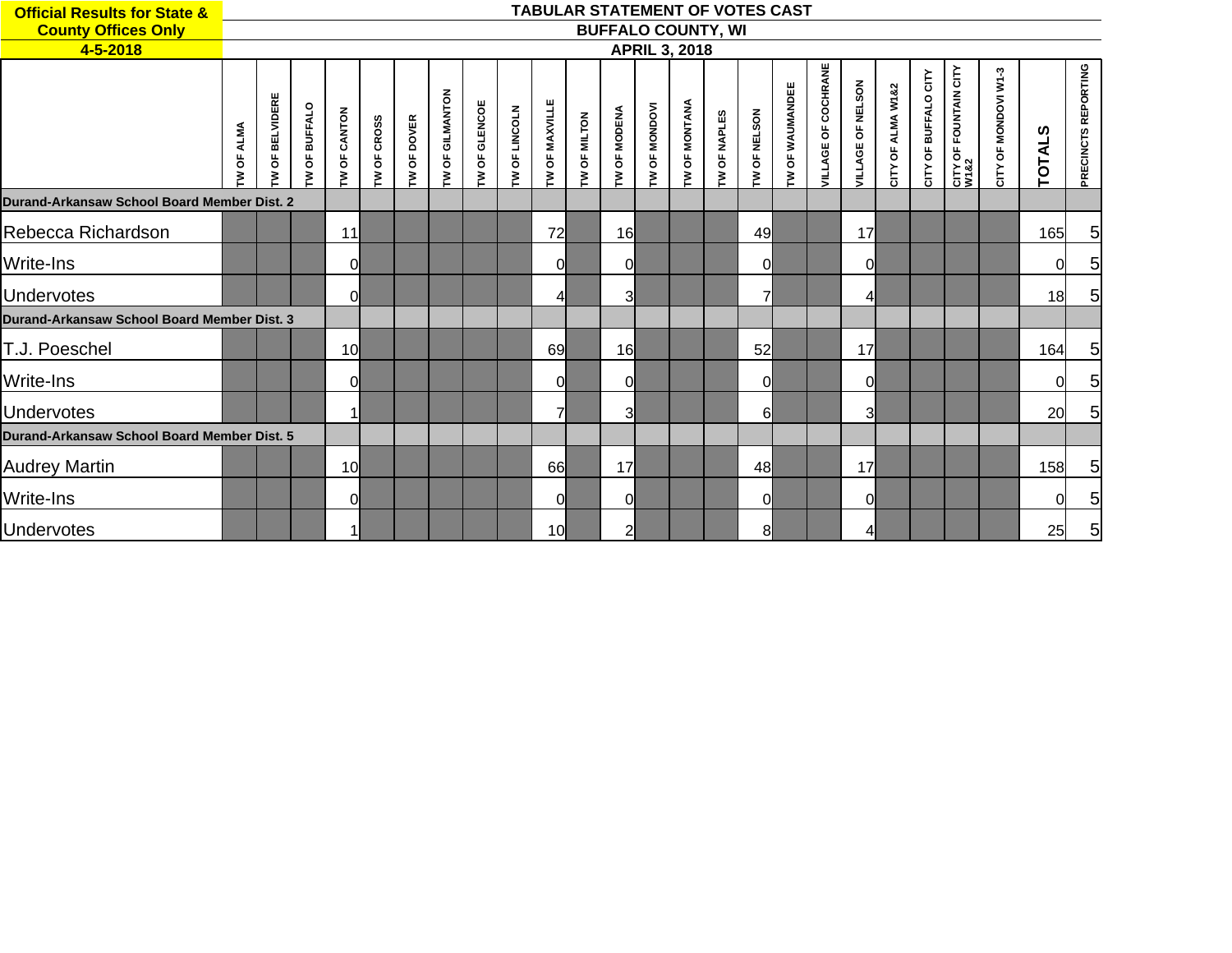| <b>Official Results for State &amp;</b><br><b>County Offices Only</b> |                   |                        |                      |                     |             |                |                 |               |                |                |              | TABULAR STATEMENT OF VOTES CAST<br><b>BUFFALO COUNTY, WI</b> |                      |                      |                     |              |                 |                     |                   |                   |                      |                                      |                      |                |                     |
|-----------------------------------------------------------------------|-------------------|------------------------|----------------------|---------------------|-------------|----------------|-----------------|---------------|----------------|----------------|--------------|--------------------------------------------------------------|----------------------|----------------------|---------------------|--------------|-----------------|---------------------|-------------------|-------------------|----------------------|--------------------------------------|----------------------|----------------|---------------------|
| 4-5-2018                                                              |                   |                        |                      |                     |             |                |                 |               |                |                |              |                                                              |                      | <b>APRIL 3, 2018</b> |                     |              |                 |                     |                   |                   |                      |                                      |                      |                |                     |
|                                                                       | <b>TW OF ALMA</b> | <b>TW OF BELVIDERE</b> | <b>TW OF BUFFALO</b> | <b>TW OF CANTON</b> | TW OF CROSS | TW OF DOVER    | TW OF GILMANTON | TW OF GLENCOE | TW OF LINCOLN  | TW OF MAXVILLE | TW OF MILTON | <b>TW OF MODENA</b>                                          | <b>TW OF MONDOVI</b> | <b>TW OF MONTANA</b> | <b>TW OF NAPLES</b> | TW OF NELSON | TW OF WAUMANDEE | VILLAGE OF COCHRANE | VILLAGE OF NELSON | CITY OF ALMA W1&2 | CITY OF BUFFALO CITY | <b>CITY OF FOUNTAIN CITY</b><br>W1&2 | CITY OF MONDOVI W1-3 | <b>TOTALS</b>  | PRECINCTS REPORTING |
| <b>Gilmanton School Board Member</b>                                  |                   |                        |                      |                     |             |                |                 |               |                |                |              |                                                              |                      |                      |                     |              |                 |                     |                   |                   |                      |                                      |                      |                |                     |
| Tammi Kay Olson                                                       | 12                |                        |                      |                     |             | 70             | 66              |               | $\overline{7}$ |                |              | $\overline{2}$                                               | 0                    | $\overline{2}$       | $\overline{3}$      |              |                 |                     |                   |                   |                      |                                      |                      | 162            | 8                   |
| Write-Ins                                                             | $\overline{0}$    |                        |                      |                     |             | $\overline{3}$ | $\overline{2}$  |               | $\overline{2}$ |                |              | 0l                                                           | 0                    | <sub>0</sub>         | $\overline{0}$      |              |                 |                     |                   |                   |                      |                                      |                      | $\overline{7}$ | 8                   |
| <b>Undervotes</b>                                                     | $\overline{0}$    |                        |                      |                     |             | 4              | 8               |               | $\mathbf{1}$   |                |              | $\overline{0}$                                               | $\overline{0}$       | <sub>0</sub>         | $\mathbf 1$         |              |                 |                     |                   |                   |                      |                                      |                      | 14             | $\boldsymbol{8}$    |
| <b>Independence School Board Member</b>                               |                   |                        |                      |                     |             |                |                 |               |                |                |              |                                                              |                      |                      |                     |              |                 |                     |                   |                   |                      |                                      |                      |                |                     |
| Jen Rombalski                                                         |                   |                        |                      |                     |             |                |                 |               |                |                |              |                                                              |                      | $\overline{2}$       |                     |              |                 |                     |                   |                   |                      |                                      |                      | $\overline{2}$ | $\mathbf 1$         |
| Kathy A. Warner                                                       |                   |                        |                      |                     |             |                |                 |               |                |                |              |                                                              |                      | 4                    |                     |              |                 |                     |                   |                   |                      |                                      |                      | 41             | $\mathbf 1$         |
| <b>Write-Ins</b>                                                      |                   |                        |                      |                     |             |                |                 |               |                |                |              |                                                              |                      | <sub>0</sub>         |                     |              |                 |                     |                   |                   |                      |                                      |                      | <sub>0</sub>   | $\mathbf 1$         |
| Undervotes                                                            |                   |                        |                      |                     |             |                |                 |               |                |                |              |                                                              |                      | Οl                   |                     |              |                 |                     |                   |                   |                      |                                      |                      | <sub>0</sub>   | $\mathbf{1}$        |
| <b>Mondovi School Boared Member</b>                                   |                   |                        |                      |                     |             |                |                 |               |                |                |              |                                                              |                      |                      |                     |              |                 |                     |                   |                   |                      |                                      |                      |                |                     |
| Dan Linse                                                             |                   |                        |                      | 34                  |             |                |                 |               |                |                |              | 47                                                           | 77                   |                      | 106                 |              |                 |                     |                   |                   |                      |                                      | 498                  | 762            | $\overline{5}$      |
| Dave Falkner                                                          |                   |                        |                      | 22                  |             |                |                 |               |                |                |              | 16                                                           | 57                   |                      | 57                  |              |                 |                     |                   |                   |                      |                                      | 325                  | 477            | $\overline{5}$      |
| Jean E. Sandberg                                                      |                   |                        |                      | 36                  |             |                |                 |               |                |                |              | 39                                                           | 79                   |                      | 101                 |              |                 |                     |                   |                   |                      |                                      | 494                  | 749            | $\overline{5}$      |
| Shari Gaulke                                                          |                   |                        |                      | 10                  |             |                |                 |               |                |                |              | 11                                                           | 29                   |                      | 25                  |              |                 |                     |                   |                   |                      |                                      | 141                  | 216            | $\overline{5}$      |
| Jay Weber                                                             |                   |                        |                      | 20                  |             |                |                 |               |                |                |              | 25                                                           | 50                   |                      | 55                  |              |                 |                     |                   |                   |                      |                                      | 298                  | 448            | $\overline{5}$      |
| <b>Write-Ins</b>                                                      |                   |                        |                      | <sup>0</sup>        |             |                |                 |               |                |                |              | $\mathbf 1$                                                  | 0l                   |                      | $\vert$ 1           |              |                 |                     |                   |                   |                      |                                      | 1                    | $\overline{3}$ | 5                   |
| Undervotes                                                            |                   |                        |                      | 23                  |             |                |                 |               |                |                |              | 51                                                           | 41                   |                      | 51                  |              |                 |                     |                   |                   |                      |                                      | 285                  | 451            | 5                   |
| Chris Rud (Reg. Write-in)                                             |                   |                        |                      | 14                  |             |                |                 |               |                |                |              | 13                                                           | 42                   |                      | 45                  |              |                 |                     |                   |                   |                      |                                      | 202                  | 316            | 5 <sup>1</sup>      |